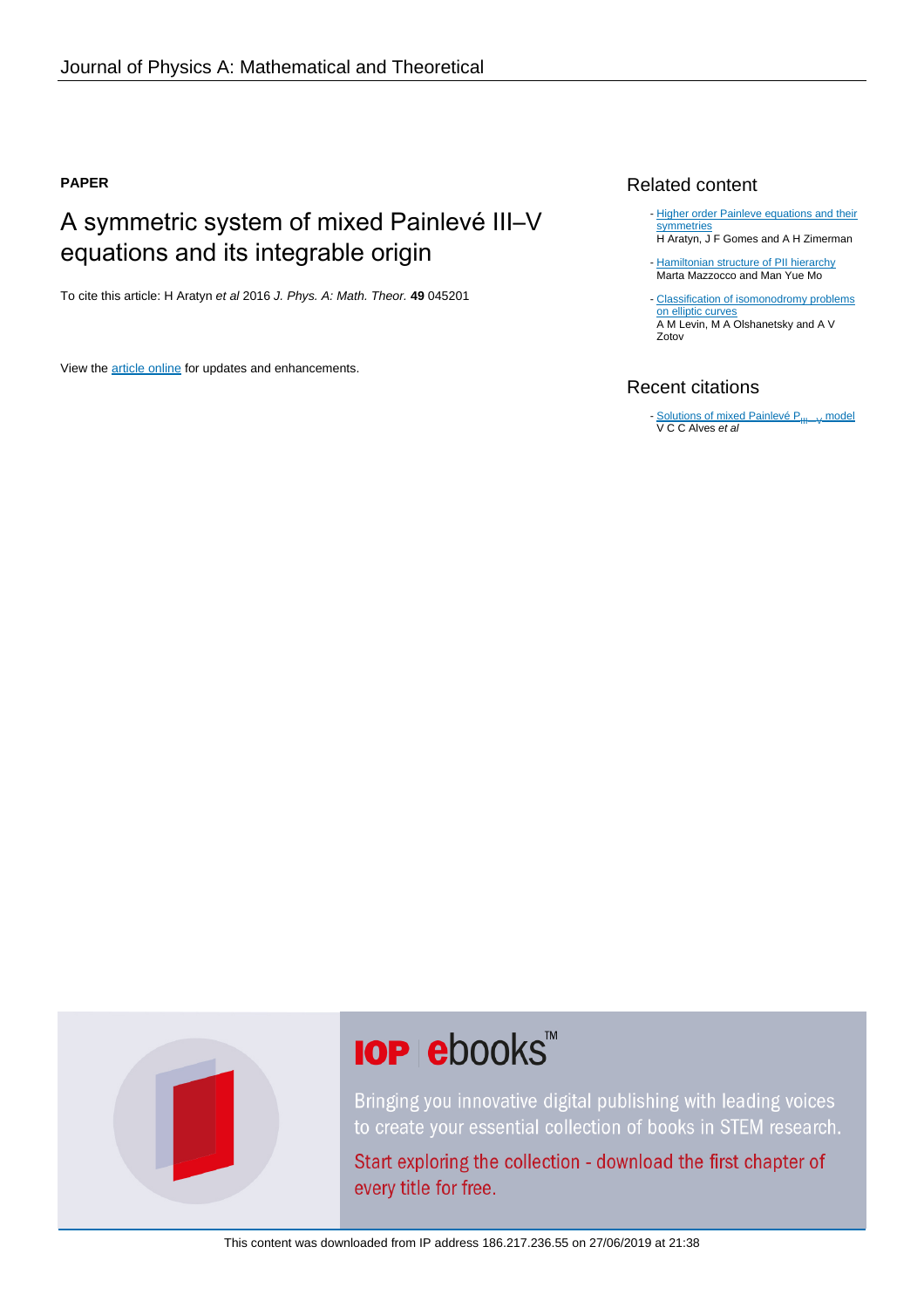J. Phys. A: Math. Theor. 49 (2016) 045201 (21pp) [doi:10.1088](http://dx.doi.org/10.1088/1751-8113/49/4/045201)/1751-8113/49/4/045201

# A symmetric system of mixed Painlevé III–V equations and its integrable origin

## H Aratyn $^1$  $^1$ , J F Gomes $^2$  $^2$ , D V Ruy $^2$  and A H Zimerman $^2$

<span id="page-1-0"></span><sup>1</sup> Department of Physics, University of Illinois at Chicago, 845 W. Taylor St., Chicago, IL 60607, USA

<span id="page-1-1"></span><sup>2</sup> Instituto de Fí sica Teórica-UNESP Rua Dr Bento Teobaldo Ferraz 271, Bloco II 01140-070, São Paulo, Brazil

E-mail: [jfg@ift.unesp.br](mailto:jfg@ift.unesp.br)

Received 11 September 2015, revised 9 November 2015 Accepted for publication 16 November 2015 Published 18 December 2015



#### Abstract

A mixed symmetric Painlevé III–V model which describes a hybrid of both equations is defined and obtained by successive self-similarity and Dirac Lagrange multiplier reductions from an integrable 4-boson hierarchy.

Keywords: integrable hierarchies, Painlevé equations, nonlinear ordinary differential equations

## 1. Introduction

This paper deals with a system of nonlinear ordinary differential equations containing both Painlevé III and V equations as well as a new equation that passes the basic Painlevé test and possesses invariance under  $A_1^{(1)}$  extended affine Weyl group. This system of equations emerges through self-similarity and Dirac reductions performed on a special class of integrable models [[3,](#page-20-0) [5](#page-20-1)] referred to as multi-boson Lax hierarchies and presented here in a Hamiltonian setting.

As postulated by Ablowitz, Ramani and Segur (ARS) [[2](#page-20-2)] the partial differential evolution equations of integrable hierarchies reduce in self-similarity limit to ordinary differential equations with solutions that have no movable critical points other than poles. This feature is known as Painlevé property.

The self-similarity reduction applied to multi-boson Lax hierarchies [[3](#page-20-0), [5](#page-20-1)] leads to higher Painlevé equations invariant under extended affine Weyl groups  $A_{2m}^{(1)}$  or  $A_{2m-1}^{(1)}$ ,  $m = 1, 2...$ [[14](#page-20-3)–[17](#page-20-4)]. More specifically, the 4-boson model considered in this paper reduces in self-similarity limit to  $A_4^{(1)}$  Painlevé equations. In another well-known example the 2-boson model reduces to  $A_2^{(1)}$  Painlevé IV equations (see e.g. [[6](#page-20-5)]). A construction given previously in [[4](#page-20-6)–[6](#page-20-5)] involved further reduction of  $A_4^{(1)}$  Painlevé equation to  $A_3^{(1)}$  Painlevé V (PV) equation.

1751-8113/16/045201+21\$33.00 © 2016 IOP Publishing Ltd Printed in the UK 1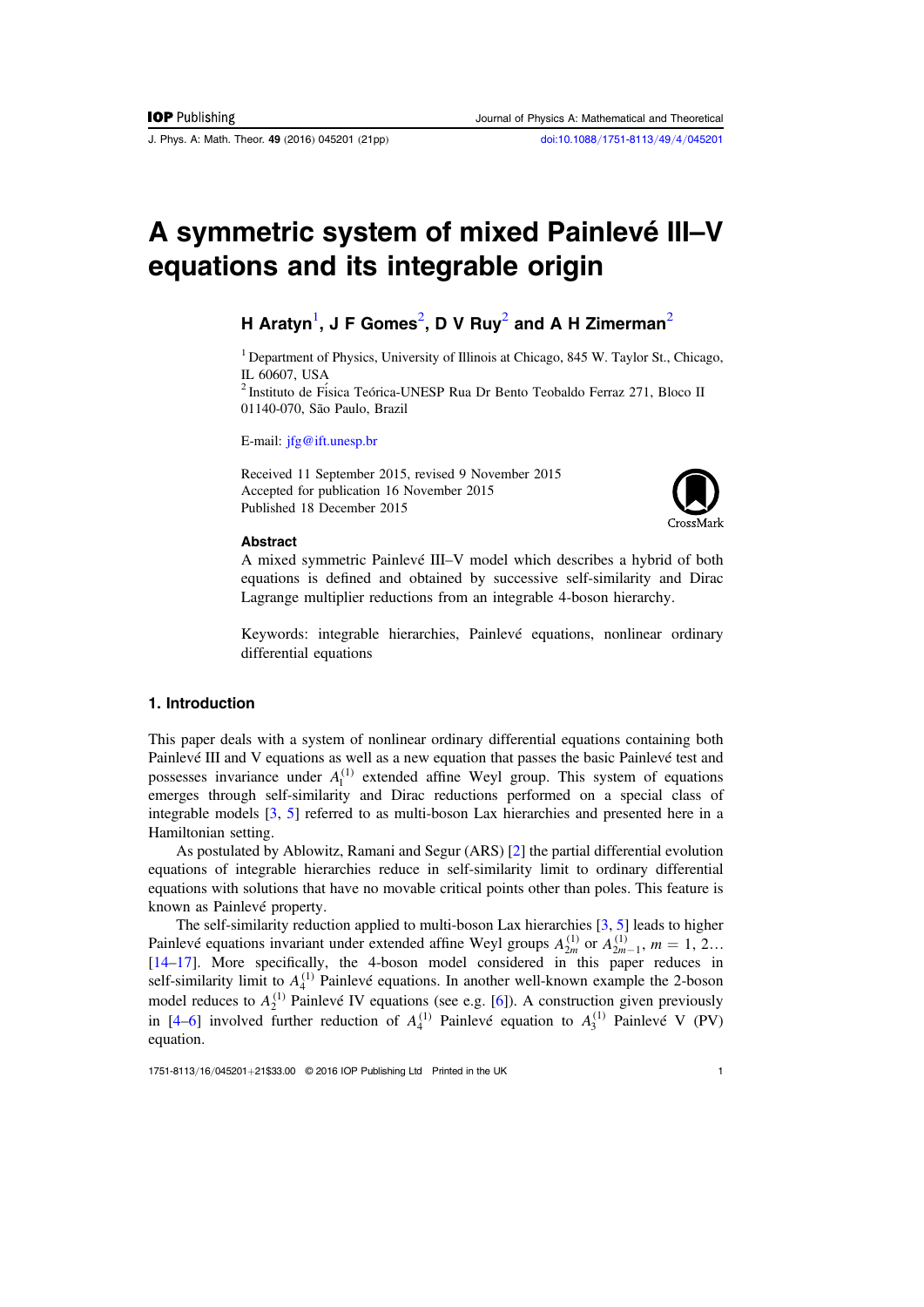In this paper we are able to address the following question. How to reduce integrable models of 2*m*-boson type to Painlevé equations with symmetry structures other than  $A_{2m}^{(1)}$ or  $A_{2m-1}^{(1)}$  ( $m = 2$  in this paper)? For instance the Painlevé III equation with  $B_2^{(1)}$  extended affine Weyl symmetry is here obtained as a limit of Dirac reduction of the  $A_4^{(1)}$  Hamiltonian system. The two-step reduction of the 4-boson model, first to  $A_4^{(1)}$  equations by the selfsimilarity reduction then followed by the Dirac reduction involving Lagrange multipliers leads to a new system of mixed symmetric Painlevé III–V equations that embed  $A_3^{(1)}$  PV equation and  $B_2^{(1)}$  Painlevé III equation. Explicitly this new system is governed by the following equations:

<span id="page-2-0"></span>
$$
zf_{i,z} = f_i f_{i+2} (f_{i+1} - f_{i+3}) + (-1)^i f_i (\alpha_1 + \alpha_3 + C)
$$
  
+  $\alpha_i (f_i + f_{i+2}) - (-1)^{[i/2]} \epsilon_{i+1} (f_{i+1} + f_{i+3}), \qquad i = 0, 1, 2, 3,$  (1.1)

where  $f_i = f_{i+4}$  and the symbol  $[i/2]$  is  $i/2$ , if i is even or  $(i + 1)/2$ , if i is odd. Equation ([1.1](#page-2-0)) have two features that distinguish them from standard symmetric  $A_3^{(1)}$ PV equations [[13](#page-20-7)–[15](#page-20-8)]. First, one notices presence of additional terms that contain 'deformation parameters'  $\epsilon_i$ . These parameters satisfy periodicity conditions  $\epsilon_i = \epsilon_{i+2}$  that reduce their number to two:  $\epsilon_0$  and  $\epsilon_1$ . Secondly, in addition to usual parameters  $\alpha_i$ ,  $i = 0, 1$ , 2, 3 of the affine Weyl structure the model also depends explicitly on an arbitrary parameter C.

<span id="page-2-3"></span>Equation ([1.1](#page-2-0)) possess two integration constants  $r_0$ ,  $r_1$  appearing in relations:

$$
f_1 + f_3 = r_1 z^{-C}, \quad f_0 + f_2 = r_0 z^{(C+\Omega)}, \tag{1.2}
$$

where

$$
\Omega = \alpha_0 + \alpha_1 + \alpha_2 + \alpha_3 \neq 0. \tag{1.3}
$$

For two special values of C:  $C = 0$  or  $C = -\Omega$  the combinations  $f_1 + f_3$  or  $f_0 + f_2$  become equal to integration constants  $r_1$  or  $r_0$ , respectively.

<span id="page-2-1"></span>For C satisfying the condition

$$
C = -\Omega/2. \tag{1.4}
$$

the terms  $f_1 + f_3$  and  $f_0 + f_2$  are proportional to each other by a constant. Such condition was assumed in  $[13–15]$  $[13–15]$  $[13–15]$  $[13–15]$  $[13–15]$ . When the condition  $(1.4)$  $(1.4)$  $(1.4)$  holds equation  $(1.1)$  $(1.1)$  $(1.1)$  describes either Painlevé III or PV equation. More explicitly, equation  $(1.1)$  $(1.1)$  $(1.1)$  will turn into Painlevé III or PV equations depending on whether the integration constant  $r_1$  vanishes or has a non-zero value (to simplify the argument we assumed here that constants  $r_0$  and  $\epsilon_0$  remain different from zero). Thus in the case of ([1.4](#page-2-1)) (and  $r_0 \neq 0$ ) equation ([1.1](#page-2-0)) has effectively only one deformation parameter  $r_1$  determining transition between Painlevé III and V cases.

<span id="page-2-2"></span>The symmetry structure of equation  $(1.1)$  $(1.1)$  $(1.1)$  possesses additional features when C fails to satisfy the condition ([1.4](#page-2-1)), which we illustrate here by considering  $C = 0$ . In this case (and with  $r_0 = 1$ ,  $\epsilon_1 = 0$ ) this model is described by a second order differential equation:

$$
q_{zz} = -\frac{1}{z}q_z + \left(\frac{1}{2q} + \frac{1}{2(q - r_1)}\right)\left(q_z^2 - \epsilon_0^2\right) - \frac{(\alpha r_1 - \epsilon_0 z \alpha_3)q}{z^2(q - r_1)} - \frac{\beta r_1 (q - r_1) + \epsilon_0 r_1 z \alpha_1}{z^2 q} - \frac{\gamma q (q - r_1) - \epsilon_0 (1 + \alpha_1)}{z} + \frac{1}{2}q(q - r_1)(2q - r_1), \tag{1.5}
$$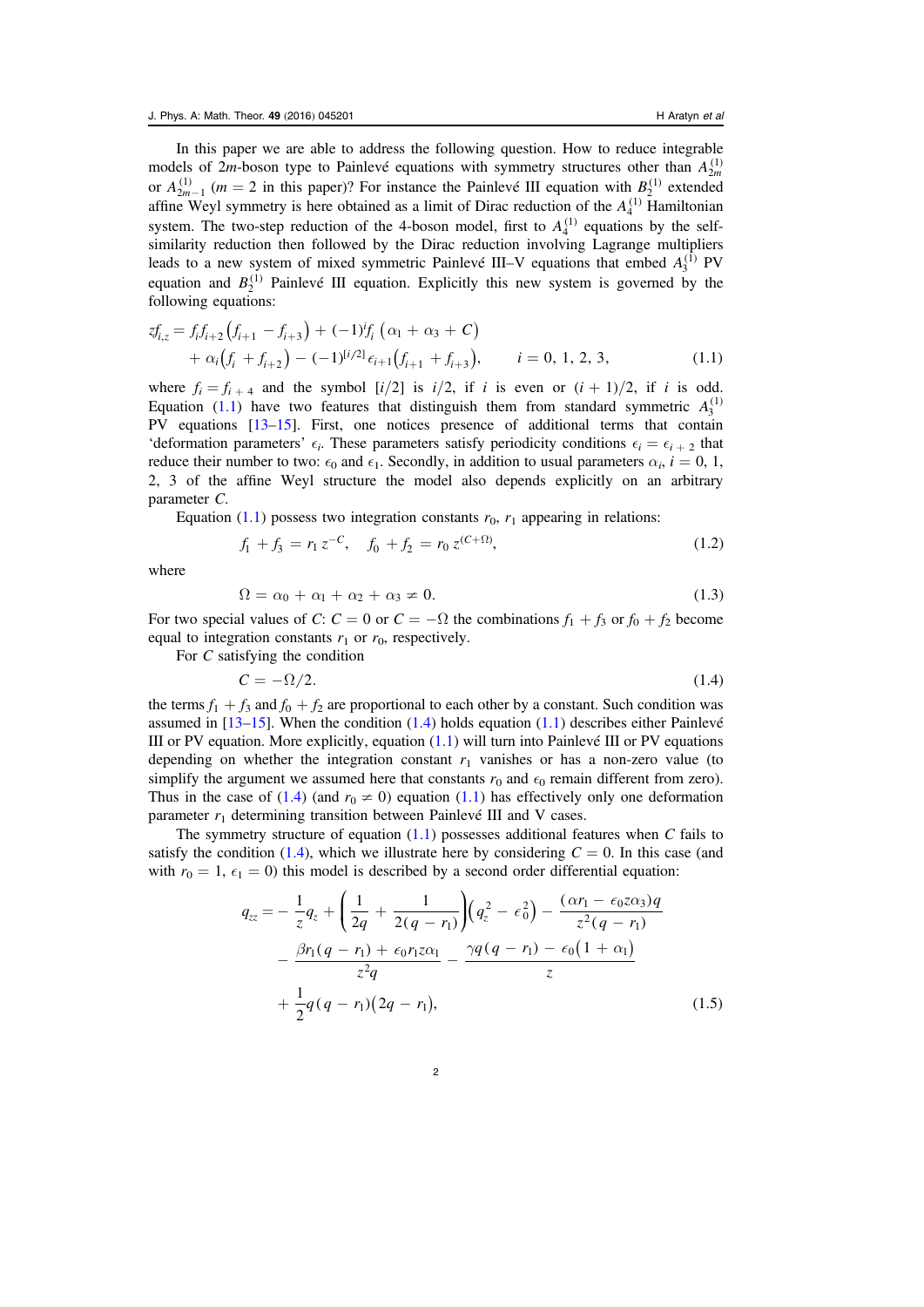where  $q = f_1$  and with  $\alpha$ ,  $\beta$ ,  $\gamma$  parameters to be defined below in relation ([4.35](#page-18-0)). The other two parameters present in the above equation are: a deformation parameter  $\epsilon_0$  and an integration constant  $r_1$ .

For non-zero values of these two parameters equation  $(1.5)$  $(1.5)$  $(1.5)$  describes a system which is neither Painlevé III nor V equation but a new equation with only  $A_1^{(1)}$  symmetry. It will be shown that equation ([1.5](#page-2-2)) passes the Painlevé test for all values of its parameters. Thus our study indicates that Dirac reduction of Hamiltonian systems preserves the Painlevé property. By letting one of these parameters  $\epsilon_0$  or  $r_1$  go to zero one recovers PV or Painlevé III equations. More specifically, in the limit  $\epsilon_0 \rightarrow 0$  the equation ([1.5](#page-2-2)) becomes the PV equation with  $A_3^{(1)}$  extended affine Weyl symmetry after transformation from q to  $y = 1 - r_1/q$ . On the other hand, in the limit  $r_1 \rightarrow 0$  the equation ([1.5](#page-2-2)) goes into the Painlevé III equation invariant under  $B_2^{(1)}$  extended affine Weyl symmetry.

The schematic diagram of our presentation is shown below:



The above diagram summarizes main results of our construction. Each of the Painlevé equations listed at the bottom of the diagram and associated with  $A_3^{(1)}$ ,  $B_2^{(1)}$ ,  $A_1^{(1)}$ symmetry structures can be identified with reductions of higher Painlevé equations of  $A_4^{(1)}$ type via the Dirac Lagrange multiplier method within the Hamiltonian framework. All these equations can be embedded in a new set of symmetric symmetric Painlevé III–V equations and then recovered by taking appropriate limits of the underlying parameters  $C$ ,  $r_i$ ,  $\epsilon_i$ ,  $i = 1, 2.$ 

In section [2](#page-4-0) we obtain higher Painlevé equations in a self-similarity limit of the 4-boson integrable model and recall their invariance under the extended affine Weyl  $A_4^{(1)}$  group of Bäcklund transformations.

In section [3](#page-6-0) we work within the Hamiltonian formalism applying Dirac Lagrange multiplier method  $[10]$  $[10]$  $[10]$  on  $A_4^{(1)}$  model to obtain Hamiltonian structures governing symmetric Painlevé III–V model.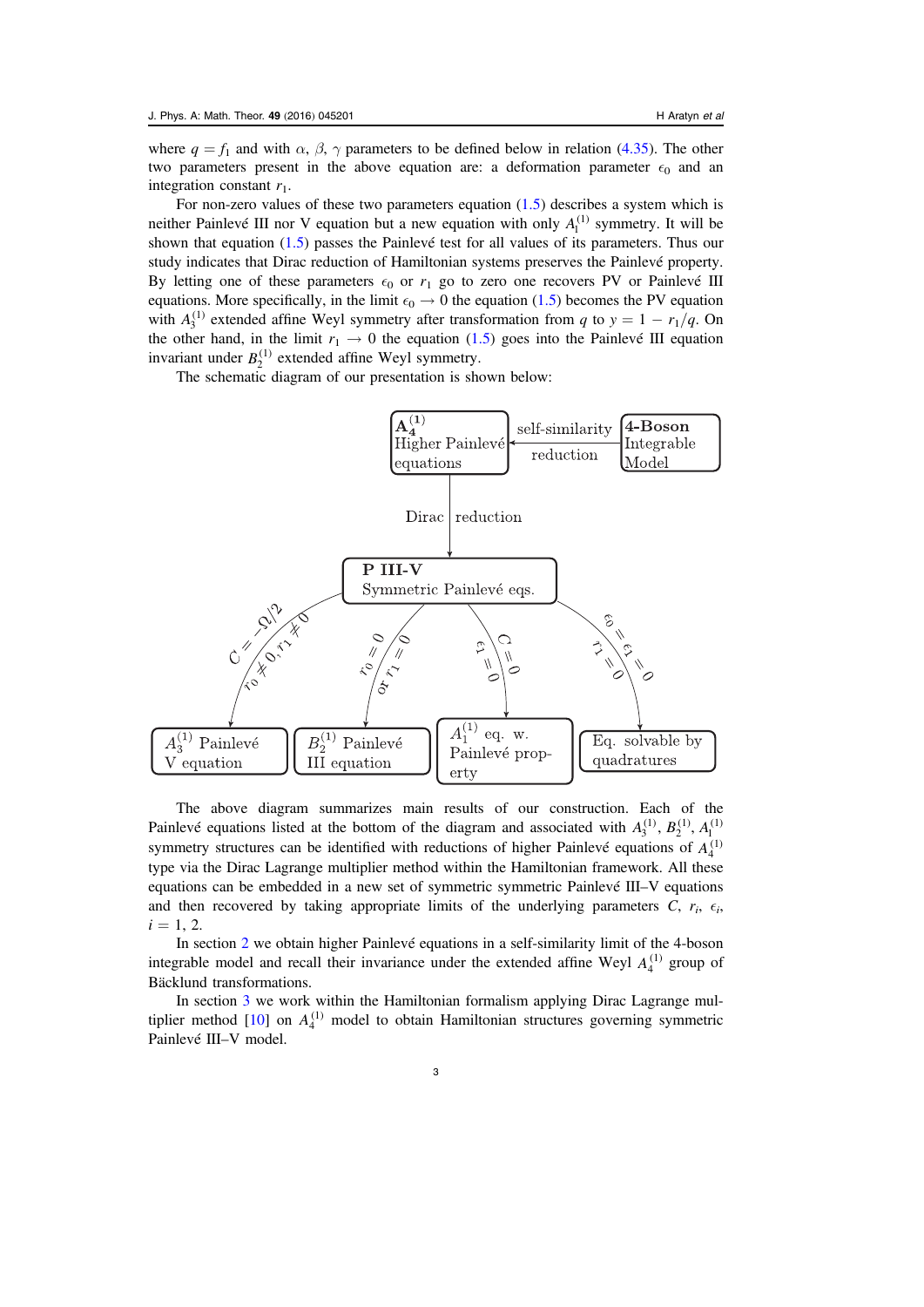In section [4](#page-10-0) we discuss symmetric Painlevé III–V equations and their reductions. In section [4.1](#page-10-1) we introduce a version of symmetric PV equations with explicit dependence on an arbitrary constant C that determines form of the Bäcklund automorphism  $\pi$  of the extended affine  $A_3^{(1)}$  Weyl group. By adding additional terms to symmetric PV equations that break ambiguity in the value of  $C$  we arrive at the notion of symmetric Painlevé III–V equations presented in section [4.2](#page-11-0). Various submodels obtained by setting the underlying constants to specific values and corresponding to symmetry structures,  $A_3^{(1)}$ ,  $B_2^{(1)}$ ,  $A_1^{(1)}$ , as well as a solvable model, are discussed in separate subsections of this section. First, in [4.2](#page-11-0) we point out conditions,  $C = -\Omega/2$ ,  $r_0 \neq 0$ ,  $r_1 \neq 0$ , on C,  $r_1$ ,  $r_2$  under which symmetric Painlevé III–V equations reduce to PV equations. In section [4.3](#page-12-0) we reduce symmetric Painlevé III–V equations to symmetric Painlevé III equations in the  $r_1 \rightarrow 0$  limit for any C and study emergence of  $B_2^{(1)}$  symmetry group out of  $A_3^{(1)}$  in this limit. Hamiltonian representations of symmetric Painlevé III–V equations are introduced in section [4.4.](#page-14-0) In section [4.4.1](#page-15-0) it shown how for  $C = -\Omega/2$  all Hamiltonian equations can be derived from one model with the fixed value of C taken here to be equal to  $-1/2$ . Thus, the Dirac reduction of section [3](#page-6-0) carried out for  $C = -1/2$  (and  $C = 0$ ) can be considered established for all values of  $C = -\Omega/2$ . In sections [4.4.2](#page-16-0) and [4.4.3](#page-17-0) we extend the Hamiltonian representations to cases of  $C \neq -\Omega/2$ . Especially in section [4.4.3](#page-17-0) we cover the case of  $C = 0$  and perform the Painlevé analysis of  $A<sub>1</sub><sup>(1)</sup>$  equation ([1.5](#page-2-2)) obtained for  $C = 0$ ,  $r_0 = 1$  and  $\epsilon_1 = 0$  that is a mixture of Painlevé III and V equations.

In a final section [5](#page-19-0) we offer concluding remarks and discuss planned extensions of this work.

## <span id="page-4-0"></span>2. Self-similarity reduction of 4-boson integrable model to  ${\boldsymbol{A}}_4^{(1)}$  Painlevé system

The integrable 4-boson model is defined by the pseudo-differential Lax operator:

$$
L = \left(\frac{\partial}{\partial x} - e_2\right) \left(\frac{\partial}{\partial x} - e_1 - c_2\right) \left(\frac{\partial}{\partial x} - c_1 - c_2\right)
$$

$$
\times \left(\frac{\partial}{\partial x} - e_1 - c_1 - c_2\right)^{-1} \left(\frac{\partial}{\partial x} - e_2 - c_2\right)^{-1},\tag{2.1}
$$

and is a particular case of the 2m-boson sub-hierarchy of the KP hierarchy with Lax operators that are given by a ratio of products:

$$
L_m = \prod_{j=1}^{m+1} \left( \frac{\partial}{\partial x} + v_{m+2-j} \right) \prod_{l=1}^m \left( \frac{\partial}{\partial x} + \tilde{v}_l \right)^{-1}, \quad m = 1, 2, \dots
$$

The Lax coefficients of this sub-hierarchy are subject to the constraint:

$$
\sum_{j=1}^{m+1} v_j - \sum_{l=1}^m \tilde{v}_l = 0
$$

and the underlying second bracket structure has a form of graded  $SL(m + 1, m)$  Kac–Moody algebra in a diagonal gauge. As shown in  $[3, 4]$  $[3, 4]$  $[3, 4]$  $[3, 4]$  $[3, 4]$  the second bracket structure is diagonalized by a change of variables to *m* conjugated pairs  $(c_i, e_i)_{i=1,\dots,m}$  through relations

$$
\tilde{v}_l = -e_l - \sum_{p=l}^{m} c_p, \quad v_j = -e_{j-1} - \sum_{p=j}^{m} c_p
$$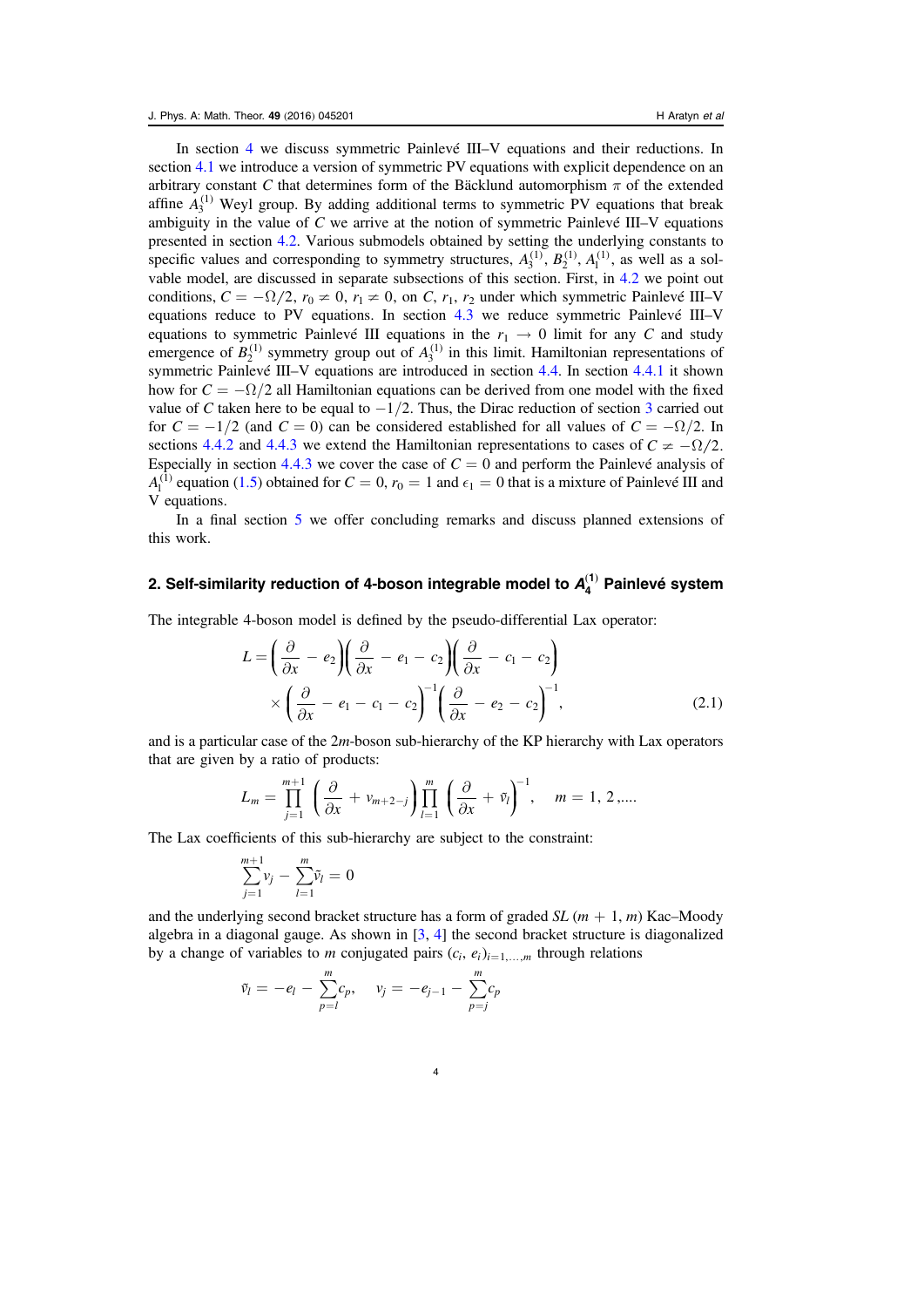for  $l = 1, 2, ..., m$  and  $j = 1, ..., m + 1$ . These relations automatically solve the constraint and re-produce the graded  $SL(m + 1, m)$  bracket structure from a simple bracket structure

$$
\left\{ e_i(x, [t]), c_j(y, [t]) \right\}_2 = -\delta_{ij}\delta_x(x - y), \quad i, j = 1, 2, ..., m,
$$
 (2.2)

where coefficients are taken at equal higher times  $[t] = t_2, t_3, \dots [3, 4]$  $[t] = t_2, t_3, \dots [3, 4]$  $[t] = t_2, t_3, \dots [3, 4]$  $[t] = t_2, t_3, \dots [3, 4]$  $[t] = t_2, t_3, \dots [3, 4]$ .

The 2m-boson sub-hierarchy is characterized by invariance under Darboux–Bäcklund symmetry transformations associated with a special Volterra lattice symmetry structure within the bigger structure of Toda lattice  $\lceil 3 \rceil$  $\lceil 3 \rceil$  $\lceil 3 \rceil$ .

<span id="page-5-0"></span>The system of partial differential equations describing the second  $t_{2}$ -flow of the 4-boson integrable hierarchy [[3](#page-20-0)]:

$$
\frac{\partial c_1}{\partial t_2} = \frac{\partial}{\partial x} \Big( c_{1,x} - c_1^2 - 2e_1c_1 + 2c_{2,x} - 2c_1c_2 \Big)
$$
  
\n
$$
\frac{\partial e_1}{\partial t_2} = \frac{\partial}{\partial x} \Big( -e_{1,x} - e_1^2 - 2e_1c_1 - 2e_1c_2 \Big)
$$
  
\n
$$
\frac{\partial c_2}{\partial t_2} = \frac{\partial}{\partial x} \Big( c_{2,x} - c_2^2 - 2e_2c_2 \Big)
$$
  
\n
$$
\frac{\partial e_2}{\partial t_2} = \frac{\partial}{\partial x} \Big( -e_{2,x} - e_2^2 - 2e_2c_2 - 2(e_{1,x} + c_1e_1) \Big)
$$
\n(2.3)

reduces in a self-similarity limit to ordinary differential equations with a Painlevé property, in agreement with the ARS conjecture [[2](#page-20-2)]. The Painlevé equations obtained from equations ([2.3](#page-5-0)) in such limit will be a subject of this section.

To perform self-similarity reduction we introduce a variable  $\xi = x/\sqrt{t_2}$  and define  $\tilde{e}_j(\xi)$ and  $\tilde{c}_i(\xi)$  through relations

$$
\tilde{c}_j(\xi) = c_j(x, t_2) \sqrt{t_2}, \tilde{e}_j(\xi) = e_j(x, t_2) \sqrt{t_2}, \qquad j = 1, 2.
$$

Equations  $(2.3)$  $(2.3)$  $(2.3)$  in a self-similarity limit simplify when rewritten in terms of

 $Y_1 = \tilde{e}_1 + \tilde{c}_1 + 2\tilde{c}_2$ ,  $Y_2 = \tilde{e}_2 + \tilde{c}_2$  and  $\tilde{e}_i(\xi)$ ,  $i = 1, 2$ , that in this limit form two pairs of conjugated canonical variables. To further streamline notation we will drop the tilde over  $\tilde{e}_i(\xi)$ . In this notation a self-similarity limit of equation ([2.3](#page-5-0)) takes a form of Hamilton equations:

$$
e_{j,\xi} = \frac{\partial \mathcal{H}_{A_4^{(1)}}}{\partial Y_j}, Y_{j,\xi} = -\frac{\partial \mathcal{H}_{A_4^{(1)}}}{\partial e_j}, j = 1, 2.
$$
 (2.4)

<span id="page-5-1"></span>obtained from the Hamiltonian

$$
\mathcal{H}_{A_4^{(1)}}(e_1, Y_1, e_2, Y_2) = -\sum_{j=1}^2 e_j \left( Y_j - \frac{\xi}{2} \right) \left( Y_j - e_j \right) + 2e_1 \left( Y_1 - \frac{\xi}{2} \right) \left( Y_2 - e_2 \right) \n+ \bar{k}_1 Y_1 + \bar{k}_2 Y_2 - k_1 e_1 - k_2 e_2.
$$
\n(2.5)

with arbitrary constants  $k_i$ ,  $\bar{k}_i$ ,  $i = 1, 2$ . The Hamilton equations are consistent with the following bracket structure

$$
\{e_i, Y_j\} = \delta_{ij}, \qquad i, j = 1, 2. \tag{2.6}
$$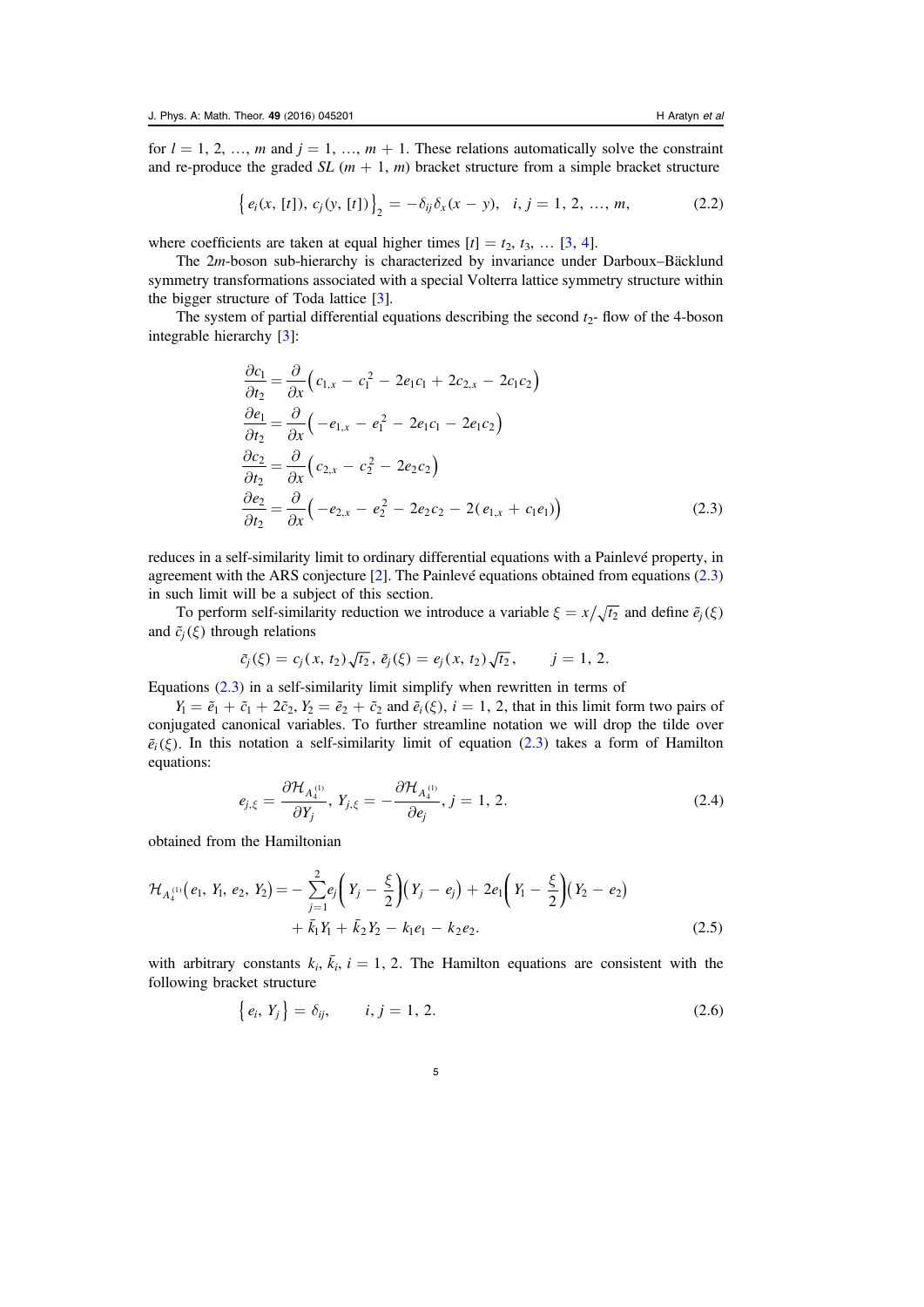<span id="page-6-1"></span>The Hamiltonian  $(2.5)$  $(2.5)$  $(2.5)$  can be rewritten as [[5](#page-20-1)]:

$$
\mathcal{H}_{A^{(1)}4} = \sum_{j=1}^{2} p_j q_j \left( p_j + q_j + \xi/2 \right) + 2p_1 q_1 p_2 - \sum_{j=1}^{2} \alpha_{2j} q_j + \sum_{j=1}^{2} p_j \left( \sum_{k=1}^{j} \alpha_{2k-1} \right) \tag{2.7}
$$

by employing a symplectic transformation:

$$
e_2 = p_2 + q_2 + \xi/2, \qquad e_1 = -q_1
$$
  
\n
$$
Y_2 = p_2 + q_1 + \xi/2, \qquad Y_1 = -q_2 - p_2 - p_1
$$
\n(2.8)

and setting:

 $\alpha_1 = -\bar{k}_1, \quad \alpha_2 = -k_1 - \bar{k}_2, \quad \alpha_3 = \bar{k}_2 - k_2, \quad \alpha_4 = k_2 + \bar{k}_1.$ 

<span id="page-6-2"></span>We now can identify a self-similarity limit of  $(2.3)$  $(2.3)$  $(2.3)$  with  $A_4^{(1)}$  Painlevé equations:

$$
f_{i,\xi} = f_i \left( f_{i+1} - f_{i+2} + f_{i+3} - f_{i+4} \right) + \alpha_i, \quad i = 0, ..., 4
$$
 (2.9)

realized from a polynomial Hamiltonian ([2.7](#page-6-1)) through relations

$$
p_i = f_{2i}, \qquad q_i = \sum_{k=1}^i f_{2k-1}, \qquad i = 1, ..., 4,
$$
\n(2.10)

when conditions  $f_0 + \dots + f_4 = -\xi/2$  and  $\alpha_0 + \dots + \alpha_4 = -1/2$  are satisfied.

<span id="page-6-3"></span>The above Painlevé equation ([2.9](#page-6-2)) are manifestly invariant under the following Bäcklund transformations:

$$
s_i(\alpha_i) = -\alpha_i, \quad s_i(\alpha_j) = \alpha_j + \alpha_i \ (j = i \pm 1), \ s_i(\alpha_j) = \alpha_j \ (j \neq i, i \pm 1), s_i(f_i) = f_i, \quad s_i(f_j) = f_j \pm \frac{\alpha_i}{f_i} \ (j = i \pm 1), \ s_i(f_j) = f_j \ (j \neq i, i \pm 1), \pi(\alpha_j) = \alpha_{j+1}, \quad \pi(f_j) = f_{j+1}, \quad i, j = 0, 1, ..., 4
$$
\n(2.11)

<span id="page-6-4"></span>of the extended affine Weyl group  $A_4^{(1)}$ . The generators  $\pi$ ,  $s_i$ ,  $i = 0, 1, ..., 4$  satisfy the following fundamental relations [[1](#page-20-10), [14](#page-20-3)–[17](#page-20-4)]:

$$
s_i^2 = 1, \t s_i s_j = s_j s_i \t (j \neq i, i \pm 1), s_i s_j s_i = s_j s_i s_j \t (j = i \pm 1),
$$
  

$$
\pi^4 = 1, \t \pi s_j = s_{j+1} \pi \t (2.12)
$$

## <span id="page-6-0"></span>3. Dirac Lagrange multiplier reduction of  $\mathcal{H}_{\mathcal{A}_4^{(1)}}$

Our starting point is the Hamiltonian  $\mathcal{H}_{A_4^{(1)}}(2.5)$  $\mathcal{H}_{A_4^{(1)}}(2.5)$  $\mathcal{H}_{A_4^{(1)}}(2.5)$  describing a self-similarity reduction of the 4-boson model.

We first define a pair of canonical variables  $P$ ,  $Q$ :

$$
P = -N\xi e_1, \qquad Q = \frac{Y_1 - M\xi}{N\xi} \tag{3.1}
$$

via symplectic transformation from  $e_1$ ,  $Y_1$  involving constants M, N and a variable  $\xi$  from previous section. This change of variables redefines the corresponding Hamiltonian  $\mathcal{H}_{A_{\alpha}^{(1)}}$  as follows:

$$
\mathcal{H}_{A_4^{(1)}}(P, Q, e_2, Y_2) = \mathcal{H}_{A_4^{(1)}}(e_1, Y_1, e_2, Y_2) - \frac{PQ}{\xi} - \frac{MP}{N\xi}
$$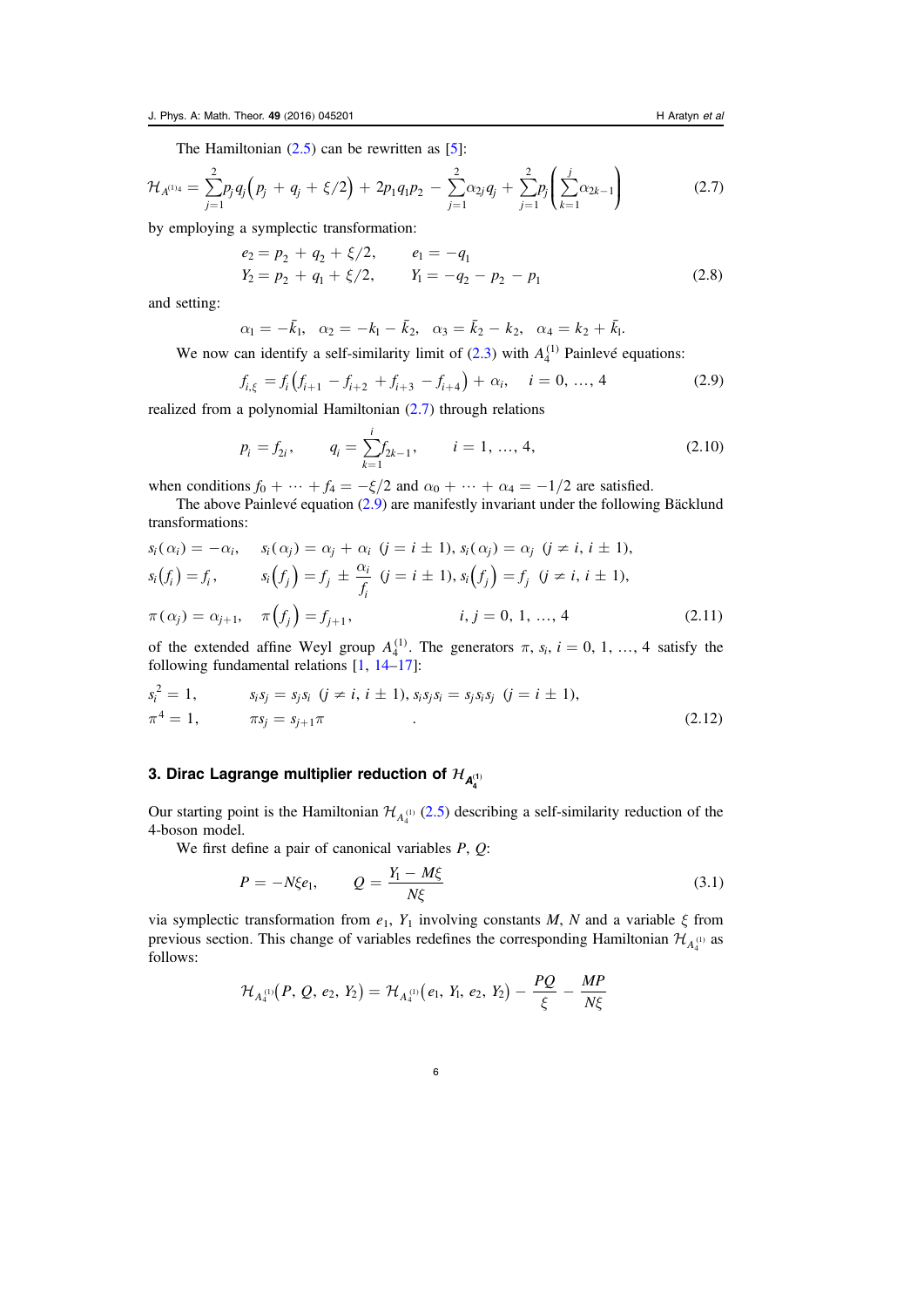so that  $\mathcal{H}_{A_4^{(1)}}$  in terms of  $e_2$ ,  $Y_2$ ,  $P$ ,  $Q$  becomes:

$$
\mathcal{H}_{A_4^{(1)}}(P, Q, e_2, Y_2)
$$
\n
$$
= -\frac{1}{(2 \xi N^2)} (-2 M P^2 + P^2 - 2 \bar{k}_2 Y_2 N^2 \xi - 2 k_1 P N
$$
\n
$$
+ 2 k_2 e_2 N^2 \xi + 2 P Q N^2 + 2 M P N - 2 P Q^2 N^3 \xi^2
$$
\n
$$
- 2 P M^2 \xi^2 N + P Q N^2 \xi^2 + P M \xi^2 N - 2 Q N P^2
$$
\n
$$
+ e_2^2 N^2 \xi^2 - 4 P Q N^2 M \xi^2 + 2 e_2 N^2 \xi Y_2^2 - 2 e_2^2 N^2 \xi Y_2
$$
\n
$$
- e_2 N^2 \xi^2 Y_2 - 2 P \xi N Y_2 + 2 P \xi N e_2 - 2 \bar{k}_1 \xi^2 N^3 Q
$$
\n
$$
+ 4 P \xi N^2 Q Y_2 - 4 P \xi N^2 Q e_2 + 4 P \xi N M Y_2 - 4 P \xi N M e_2)
$$

<span id="page-7-0"></span>up to constant terms.

To eliminate variables  $e_2$  and  $Y_2$  we impose two second class constraints:

$$
\phi_1 = e_2 - \frac{1}{\xi} \left( D\xi^2 + EP + FPQ \right),\tag{3.2a}
$$

$$
\phi_2 = Y_2 - A\xi \tag{3.2b}
$$

with constants  $D, E, F, A$  (together with  $N, M$  introduced earlier) to be completely determined by the condition that the reduction process reproduces one of the following Hamiltonian systems:

<span id="page-7-1"></span>• The Hamiltonian system that will be shown to describe equation ([1.1](#page-2-0)) for  $C = 0$ ,  $r_0 = 1$ ,  $\Omega = 1$  and  $\epsilon_1 = 0$  and  $q = f_1$ ,  $p = -f_2$  as in relation ([4.24](#page-14-1)):

$$
zH_{C=0} = p(p+z)q(q-r_1) + \alpha_2 zq + (\alpha_1 r_1 + \epsilon_0 z)p - (\alpha_1 + \alpha_3)pq.
$$
 (3.3)

<span id="page-7-2"></span>• The Hamiltonian system that will be shown to describe equation ([1.1](#page-2-0)) for  $C = -1/2$ ,  $\Omega = 1$ ,  $r_0 = 1$  and  $\epsilon_1 = -1$  and for  $q = f_1 z^{-1/2}$ ,  $p = -f_2 z^{1/2}$  as in relation ([4.27](#page-15-1)):

$$
zH_{C=-1/2} = p(p+z)q(q-r_1) - (\alpha_1 + \alpha_3)pq + (\alpha_1r_1 + \epsilon_0)p + (\alpha_2 - r_1)zq.
$$
\n(3.4)

Here we define z as  $z = \xi^2$ .

Below in section [4.4](#page-14-0) we will discuss how these two Hamiltonian structures fit into the formalism of symmetric PIII–V equations and show that all the Hamilton equations with  $C = -\Omega/2$  can be obtained from  $H_{C=-1/2}$  by simple rescaling.

We will now follow the Lagrange multiplier approach to impose the constraints from ([3.2](#page-7-0)) by augmenting the Hamiltonian  $\mathcal{H}_{A_4^{(1)}}$  by Lagrange multiplier terms:

$$
\mathcal{H}_{A_4^{(1)}} \to \mathcal{H}_{A_4^{(1)}}^{\lambda} = \mathcal{H}_{A_4^{(1)}} + \lambda_1 \phi_1 + \lambda_2 \phi_2.
$$

The Lagrange multipliers  $\lambda_1$ ,  $\lambda_2$  are fixed by condition of compatibility of constraint  $\phi_i$ ,  $i = 1$ , 2:

$$
0 = \frac{\mathrm{d}\phi_m}{\mathrm{d}\xi} = \left\{ \phi_m, H_{A_4^{(1)}} \right\} + \frac{\partial \phi_m}{\partial \xi} + \sum_{n=1}^2 \lambda_n \left\{ \phi_m, \phi_n \right\} \tag{3.5}
$$

on the constraint manifold. These compatibility conditions fix the values of Lagrange multipliers to: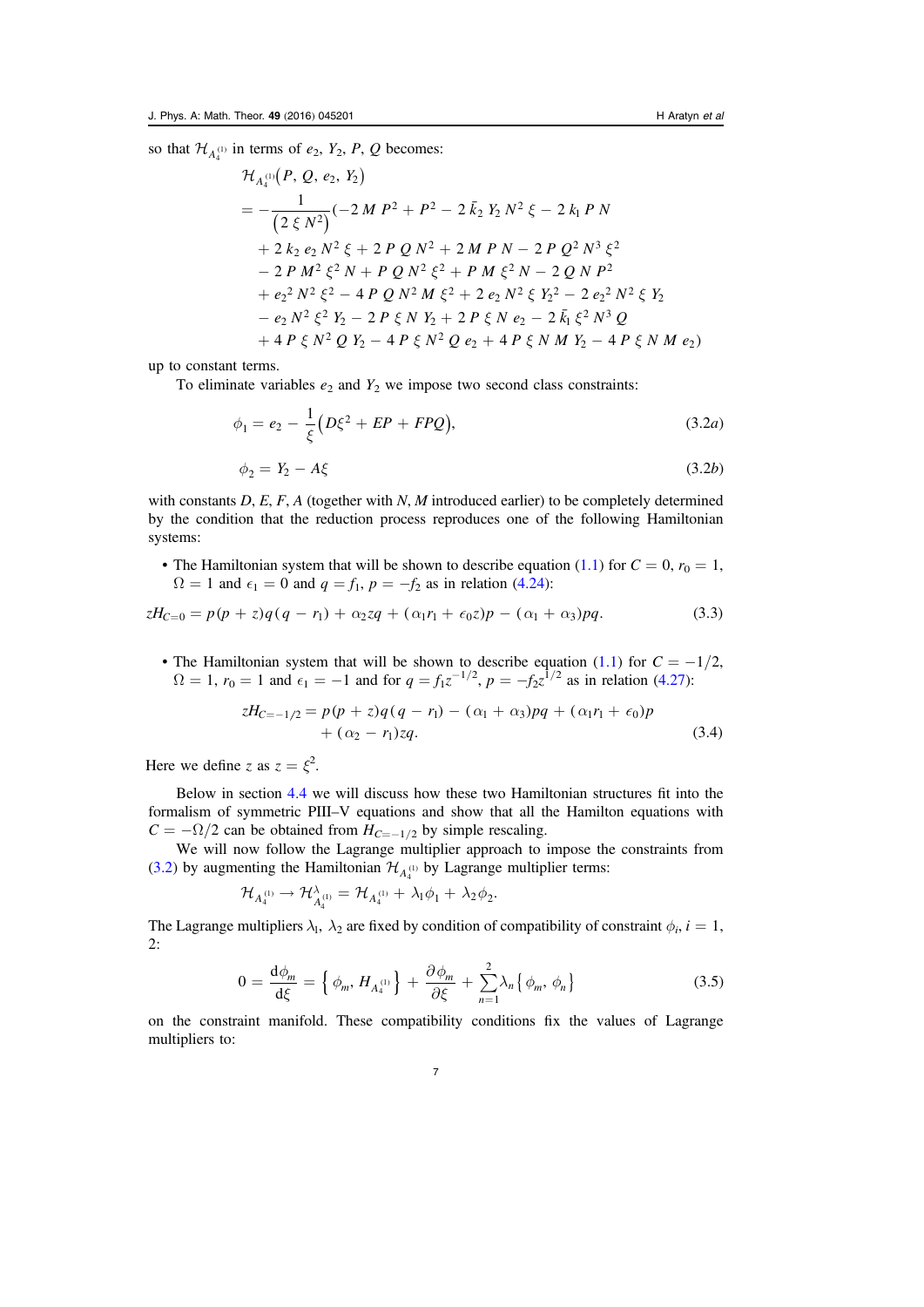J. Phys. A: Math. Theor. 49 (2016) 045201 **H** Aratyn et al. **H** Aratyn et al.

$$
\lambda_n = -\sum_{n=1}^2 \left\{ \phi_n, \phi_m \right\}^{-1} \left( \left\{ \phi_m, H_{A_4^{(1)}} \right\} + \frac{\partial \phi_m}{\partial \xi} \right) \tag{3.6}
$$

where the values of the matrix elements of the inverse of the matrix  $\{\phi_n, \phi_m\}$  are  $\{\phi_1, \phi_2\}^{-1} = -1 = -\{\phi_2, \phi_1\}^{-1}$  and zero otherwise. Thus

$$
\mathcal{H}_{A_4^{(1)}}^{\lambda} = \mathcal{H}_{A_4^{(1)}} - \sum_{n=1,m=1}^{2} \phi_n \{ \phi_n, \phi_m \}^{-1} \left( \{ \phi_m, H_{A_4^{(1)}} \} + \frac{\partial \phi_m}{\partial \xi} \right)
$$

<span id="page-8-0"></span>and equations of motion for  $P$ ,  $Q$  become

$$
P_{\xi} = \left\{ P, H_{A_4^{(1)}} \right\} - \left\{ P, \phi_1 \right\} \left\{ \phi_1, \phi_2 \right\}^{-1} \left( \left\{ \phi_2, H_{A_4^{(1)}} \right\} + \frac{\partial \phi_2}{\partial \xi} \right) \Big|_{\phi_i \approx 0}
$$
 (3.7*a*)

$$
Q_{\xi} = \left\{ Q, H_{A_4^{(1)}} \right\} - \left\{ Q, \phi_1 \right\} \left\{ \phi_1, \phi_2 \right\}^{-1} \left( \left\{ \phi_2, H_{A_4^{(1)}} \right\} + \frac{\partial \phi_2}{\partial \xi} \right) \big|_{\phi_i \approx 0}
$$
 (3.7b)

<span id="page-8-1"></span>Explicit calculation gives the following values for quantities appearing in ([3.7](#page-8-0)):

$$
\left\{\phi_2, H_{A_4^{(1)}}\right\} = -\frac{\partial H_{A_4^{(1)}}}{\partial e_2}, \quad \left\{P, \phi_1\right\} = \frac{1}{\xi}FP, \quad \left\{Q, \phi_1\right\} = -\frac{1}{\xi}(E + FQ). \tag{3.8}
$$

<span id="page-8-2"></span>Multiplying both sides of equations ([3.7](#page-8-0)) by  $\xi$  in order to obtain expressions for  $\xi P_{\xi}$ ,  $\xi Q_{\xi}$  and inserting the technical results ([3.8](#page-8-1)) yields:

$$
\xi P_{\xi} = -\xi \frac{\partial H_{A_4^{(1)}}}{\partial Q} - FP \left( \frac{\partial H_{A_4^{(1)}}}{\partial e_2} + A \right) \Big|_{\phi_i \approx 0} \tag{3.9a}
$$

$$
\xi Q_{\xi} = \xi \frac{\partial H_{A_4^{(1)}}}{\partial P} + (E + FQ) \left( \frac{\partial H_{A_4^{(1)}}}{\partial e_2} + A \right) \Big|_{\phi_i \approx 0} \tag{3.9b}
$$

<span id="page-8-6"></span><span id="page-8-3"></span>We will first compare equations  $(3.9)$  $(3.9)$  $(3.9)$  to the Hamilton equations:

$$
zq_z = q(q - r_1)(2p + z) - (\alpha_1 + \alpha_3)q + \alpha_1 r_1 + \epsilon_0 z
$$
  
\n
$$
zp_z = -p(p + z)(2q - r_1) + (\alpha_1 + \alpha_3)p - \alpha_2 z
$$
\n(3.10)

<span id="page-8-4"></span>obtained from  $H_{C=0}$  given in ([3.3](#page-7-1)). For  $z = \xi^2$  these equations can be rewritten as

$$
\xi q_{\xi} = 2 \frac{\partial H_{C=0}}{\partial p}, \quad \xi p_{\xi} = -2 \frac{\partial H_{C=0}}{\partial q}.
$$
\n(3.11)

Equations ([3.9](#page-8-3)*a*) and (3.9*b*) will agree with equation ([3.11](#page-8-4)) when we identify  $P = p$  and  $Q = q$  and values of N, M, D, E, F, A become functions of  $r_1$  and  $\epsilon_0$  that will now be given below.

We find that

$$
N = 2, \qquad A = \frac{1}{2} + \frac{32\epsilon_0}{16r_1^2 - 1}
$$

<span id="page-8-5"></span>and  $F \neq 0$  is a solution of a quadratic equation:

$$
16\epsilon_0 F^2 + (16r_1^2 - 1)(F - 1) = 0.
$$
\n(3.12)

Note, that for  $16r_1^2 - 1 = 0$  or  $r_1 = \pm 1/4$  it must hold that  $\epsilon_0 = 0$ . It is convenient to express the remaining parameters  $M$ ,  $D$ ,  $E$  in terms of  $F$  being a solution ([3.12](#page-8-5)) and an auxiliary quantity: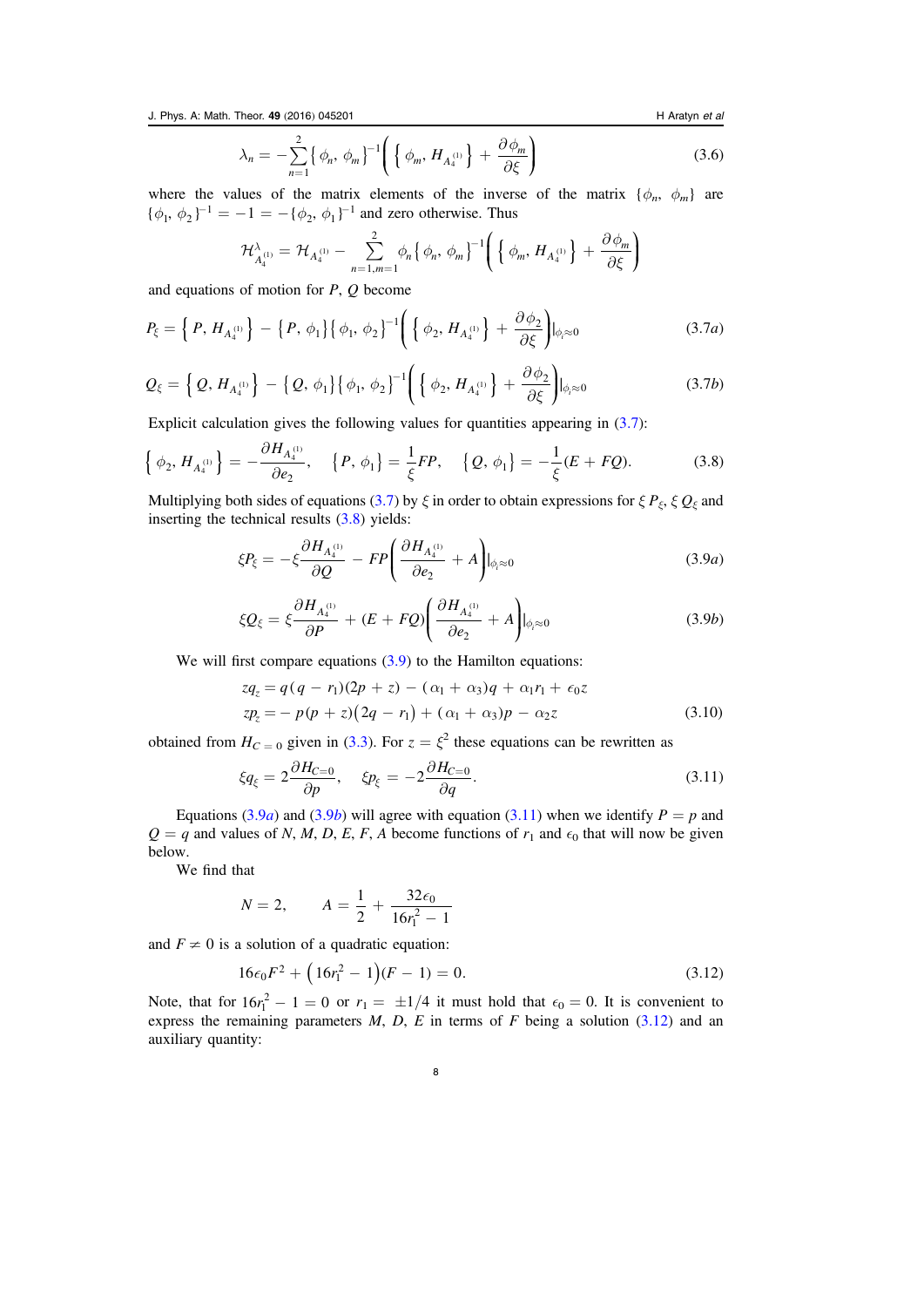$$
G = 1 - F + 4r_1^2F^2 = F^2 \frac{\epsilon_0^2 + r_1^2/4 - 4r_1^4}{1/16 - r_1^2}
$$

as

$$
D = \frac{1}{F^2} \left( -F + F^2 \right) / 4 + 1 \pm \frac{1}{2} \sqrt{G} \bigg),\tag{3.13}
$$

$$
=\frac{1}{2}\left(\frac{1}{2}+\frac{32\epsilon_0}{16r_1^2-1}\right)\pm\frac{1}{2}\sqrt{\frac{\epsilon_0^2+r_1^2/4-4r_1^4}{1/16-r_1^2}},\tag{3.14}
$$

$$
M = \frac{1}{F^3} \Big( \big( 1 - 2r_1 \big) F^3 - 2F^2 + 2F \pm F(F - 2) \sqrt{G} \Big), \tag{3.15}
$$

$$
E = -\frac{1}{4F} \left( 2r_1 F^2 + F \pm F \sqrt{G} \right).
$$
 (3.16)

In addition the following conditions on constants  $k_1$ ,  $k_2$ ,  $\overline{k_1}$  need to hold:

$$
\bar{k}_1 = \alpha_2,\tag{3.17}
$$

$$
k_2 = \frac{1}{2F^2} \left( F^2 + 4 - 6F + 4F(\alpha_1 + \alpha_3) \right),\tag{3.18}
$$

$$
k_1 = \frac{1}{2F^3} \Big( F^3 \big( 1 + 4r_1(\alpha_1 - \alpha_3) \big) + 2F - F^2 \big( 2(\alpha_1 + \alpha_3) + 1 \big) + \quad (3.19)
$$

$$
\pm 2F\big(F(\alpha_1+\alpha_3)-1\big)\sqrt{G}\big). \tag{3.20}
$$

<span id="page-9-0"></span>Next we determine conditions for which equations ([3.9](#page-8-2)) and the Hamilton equations

$$
zq_z = q(q - r_1)(2p + z) - (\alpha_1 + \alpha_3)q + \alpha_1 r_1 + \epsilon_0
$$
  
\n
$$
zp_z = -p(p + z)(2q - r_1) + (\alpha_1 + \alpha_3)p - \alpha_2 z + r_1 z
$$
\n(3.21)

will agree. Equation ([3.21](#page-9-0)) are obtained from the Hamilton  $H_{C=-1/2}$  (see definition ([3.4](#page-7-2))), which as will be shown in the next section describes  $(1.1)$  $(1.1)$  $(1.1)$  for a special non-zero value of the parameter  $C(C = -1/2)$  and  $r_0 = 1$ ,  $\epsilon_1 = -1$ . Since we identify  $z = \xi^2$  the comparison is to be made with equations

$$
\xi q_{\xi} = 2 \frac{\partial H_{C=-1/2}}{\partial p}, \quad \xi p_{\xi} = -2 \frac{\partial H_{C=-1/2}}{\partial q}, \tag{3.22}
$$

This procedure fixes the values of  $N$ ,  $M$ ,  $D$ ,  $E$ ,  $F$ ,  $A$  to

$$
F = 1
$$
,  $A = \frac{1}{2}$ ,  $N = 2$ ,  $D = \frac{1}{4} \pm r_1$ 

and

$$
E = \begin{cases} -\frac{1}{4} & M = \begin{cases} 1/2 - 2r_1 \\ 1/2 \end{cases} \\ - (r_1 + 1/4) & \end{cases}
$$

and

$$
\bar{k}_1 = \alpha_2 - r_1,\tag{3.23}
$$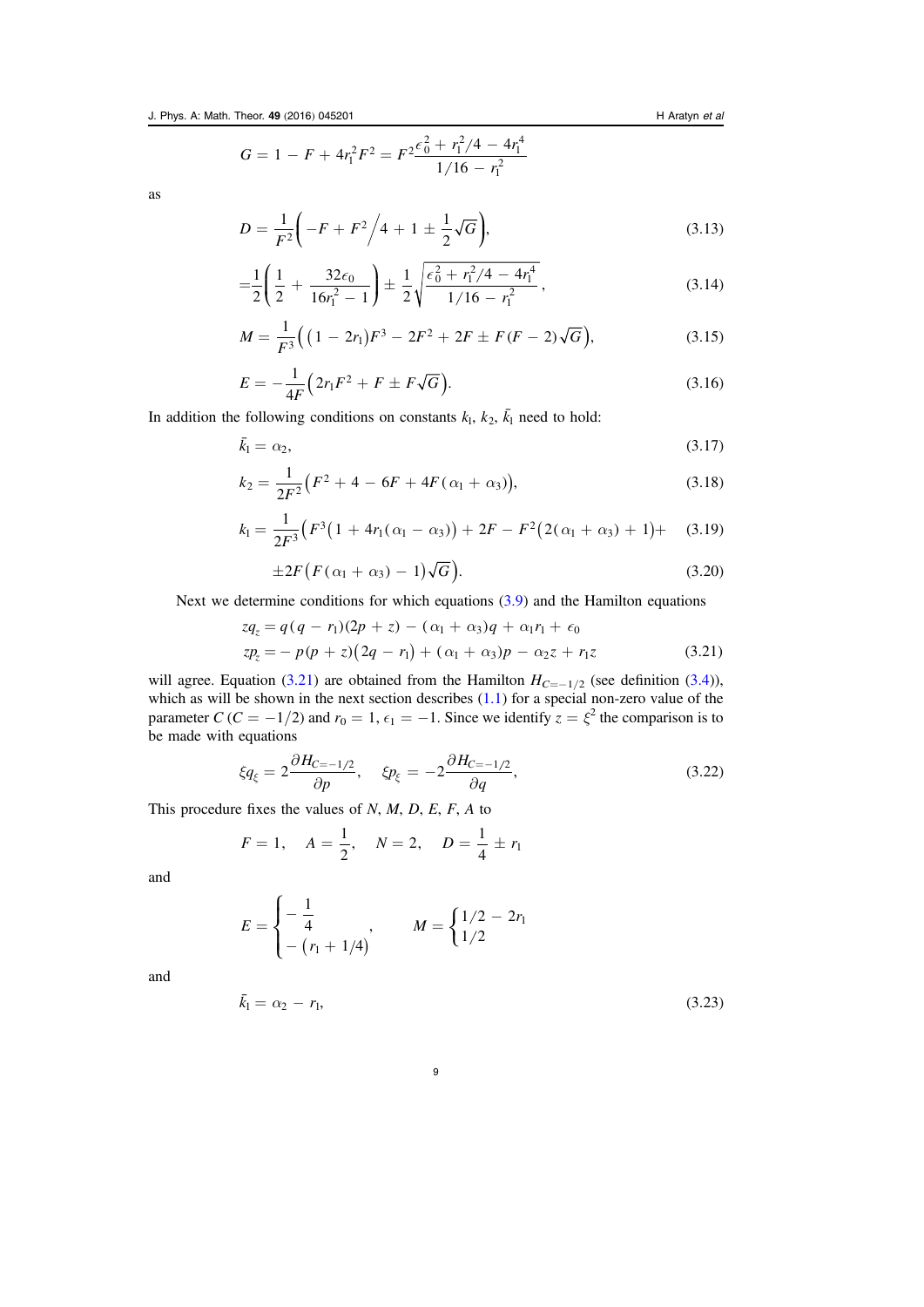$$
k_2 = \frac{3}{2} - 2(\alpha_1 + \alpha_3) \tag{3.24}
$$

$$
k_{1\pm} = \alpha_0 + \alpha_2 + 2r_1(2\alpha_1 - 1) + 4\epsilon_0 + \begin{cases} 0\\ 4(\alpha_0 + \alpha_2)r_1 \end{cases}
$$
(3.25)

In conclusion, we have obtained two Hamilton equations  $(3.10)$  $(3.10)$  $(3.10)$  and  $(3.21)$  $(3.21)$  $(3.21)$  by Dirac reduction of the self-similarity limit of the 4-boson model. In the next section the Hamilton equations ([3.10](#page-8-6)) and ([3.21](#page-9-0)) obtained in this section will be identified with generic examples of new symmetric PIII–PV equations.

#### <span id="page-10-0"></span>4. Symmetric formulation of Painlevé III and V systems

## <span id="page-10-1"></span>4.1. On symmetric  $A_3^{(1)}$  Painlevé equations

<span id="page-10-2"></span>To provide a useful framework for combining reductions of systems described in the previous section we first recall symmetric  $A_3^{(1)}$  PV equations (see e.g. [[14](#page-20-3)]):

$$
zf_{i,z} = f_i f_{i+2} (f_{i+1} - f_{i+3}) + (-1)^i f_i (\alpha_1 + \alpha_3 + C) + \alpha_i (f_i + f_{i+2}), \qquad i = 0, 1, 2, 3,
$$
 (4.1)

where C and  $\alpha_i$ ,  $i = 0, 1, 2, 3$  are being constants. Unlike the [[14](#page-20-3)] we do not assume relation ([1.4](#page-2-1)) between C and  $\Omega$ .

Equation ([4.1](#page-10-2)) are manifestly invariant under the extended affine Weyl group  $A_3^{(1)}$ generators  $\pi$ ,  $s_i$ ,  $i = 0, 1, 2, 3$  acting as defined in relations ([2.11](#page-6-3)). However the action of the automorphism operator  $\pi$  depends on whether a parameter C satisfies the condition ([1.4](#page-2-1)) as we will now discuss.

<span id="page-10-4"></span>By summing  $i = 0, 2$  and  $i = 1, 3$  components of equation ([4.1](#page-10-2)) one obtains

$$
z\frac{d(f_0 + f_2)}{dz} = (f_0 + f_2)(C + \alpha_0 + \alpha_1 + \alpha_2 + \alpha_3),
$$
  
\n
$$
z\frac{d(f_1 + f_3)}{dz} = (f_1 + f_3)(-C),
$$
\n(4.2)

<span id="page-10-5"></span>which can be rewritten as equation ([1.2](#page-2-3)), revealing two integration constants  $r_0$  and  $r_1$  of equation ([4.1](#page-10-2)). Note that having identical equation  $z(f_i + f_{i+2})z = (-C)(f_i + f_{i+2})$  for both  $i = 0$  and  $i = 1$  is a necessary condition for canonical  $(\pi(f_i) = f_{i+1})$  transformation rule for  $\pi$ . This requires the condition ([1.4](#page-2-1)) with  $r_0 = r_1$ . When the condition (1.4) holds one can cast equation  $(1.2)$  $(1.2)$  $(1.2)$  in a compact form;

$$
f_i + f_{i+2} = r_i z^{-C}, \qquad i = 0, 1.
$$
\n(4.3)

<span id="page-10-3"></span>We also observe that the substitution:

$$
\bar{f}_j = z^{\kappa} f_j, \ \ j = 1, \ 3 \qquad \bar{f}_i = f_i / z^{\kappa}, \ \ i = 0, \ 2 \tag{4.4}
$$

in equation ([4.1](#page-10-2)) shifts the value of C to  $\bar{C} = C - \kappa$  and changes the canonical action of  $\pi$ automorphism to:

$$
\pi\left(\bar{f}_{2j}\right) = \frac{1}{z^{2\kappa}}\bar{f}_{2j+1}, \quad \pi\left(\bar{f}_{2j-1}\right) = z^{2\kappa}\bar{f}_{2j}.
$$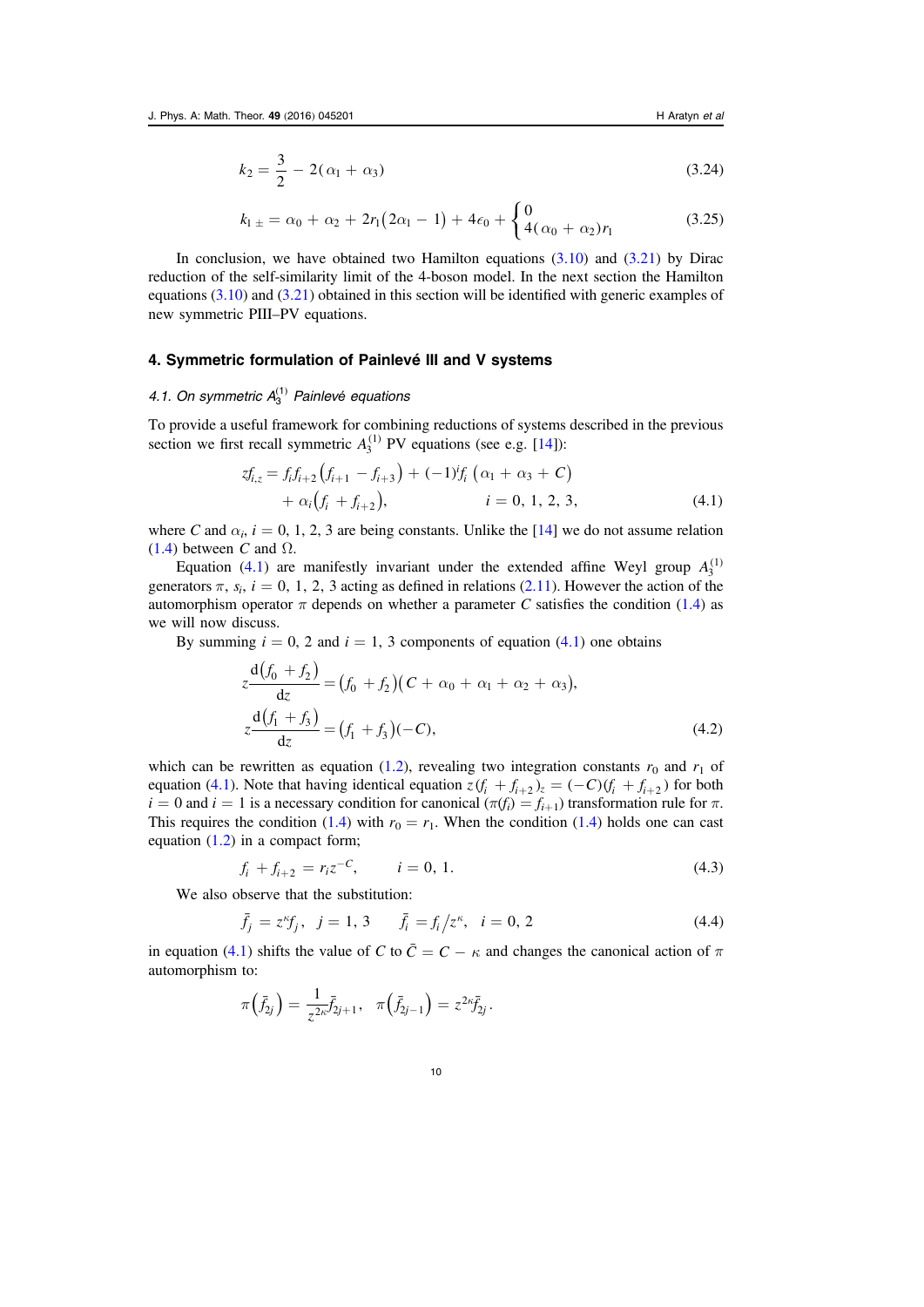Despite its non-conventional form such operator  $\pi$  continues to satisfy the extended affine Weyl group fundamental relations ([2.12](#page-6-4)). In particular, for the choice  $\kappa = C$  the value of  $\overline{C} = C - \kappa$  becomes equal to zero. One should add that setting explicitly  $C = 0$  in equation ([4.1](#page-10-2)) with  $\Omega = 1$ ,  $r_0 = 1$  as it was done in [[20](#page-21-0)] results in invariance under  $\pi$  given by

$$
\pi(\alpha_i) = \alpha_{i+1}, \quad \pi(f_{2i}) = \frac{z}{r_1} f_{2i+1}, \quad \pi(f_{2i-1}) = \frac{r_1}{z} f_{2i}, \tag{4.5}
$$

which agrees with above discussion on consequences of shifting the value of  $C$  in ([4.1](#page-10-2)) for the form of automorphism  $\pi$ .

Thus for the symmetric Painlevé V equation  $(4.1)$  $(4.1)$  $(4.1)$  one is able to vary the value of the parameter C. The equation  $(4.1)$  $(4.1)$  $(4.1)$  remain invariant under the extended affine Weyl symmetry although such transformations of C modify a form of the automorphism  $\pi$ .

#### <span id="page-11-0"></span>4.2. Symmetric PIII–PV equations

In this subsection, we propose a model that combines Painlevé III and PV equations and study its properties.

We start our discussion by noticing an obvious ambiguity in the definition  $(4.1)$  $(4.1)$  $(4.1)$ .

<span id="page-11-1"></span>For a fixed value of  $\alpha_0 + \alpha_1 + \alpha_2 + \alpha_3 = \Omega \neq 0$ , let us consider adding additional terms  $(-1)^{[i/2]} \kappa_i(f_i + f_{i+2})$  in ([4.1](#page-10-2)):

$$
zf_{i,z} = f_i f_{i+2} (f_{i+1} - f_{i+3}) + (-1)^i f_i (\alpha_1 + \alpha_3 + C)
$$
  
+  $\alpha_i (f_i + f_{i+2}) - (-1)^{[i/2]} \kappa_i (f_i + f_{i+2}),$  (4.6)

where  $\kappa_i = \kappa_{i+2}$ . Despite the presence of additional terms with  $\kappa_i$  equation ([4.6](#page-11-1)) remains invariant under the extended affine Weyl group  $A_3^{(1)}$  with transformations ([2.11](#page-6-3)) as long as one substitutes  $\alpha_i$  by  $\bar{\alpha}_i = \alpha_i - (-1)^{[i/2]} \kappa_i$ .

We have seen above that the parameter C in  $(4.1)$  $(4.1)$  $(4.1)$  can be shifted by a simple re-scaling of f;'s that keeps ([4.1](#page-10-2)) invariant but in the process changes the form of action of  $\pi$ .

In order to fix the value of the parameter C we now define a system shown in  $(1.1)$  $(1.1)$  $(1.1)$ , which for the convenience of the reader we reproduce here:

$$
\begin{split} z f_{i,z} &= f_i f_{i+2} \left( f_{i+1} - f_{i+3} \right) + (-1)^i f_i \left( \alpha_1 + \alpha_3 + C \right) \\ &+ \alpha_i \left( f_i + f_{i+2} \right) - (-1)^{[i/2]} \epsilon_{i+1} \left( f_{i+1} + f_{i+3} \right), \qquad i = 0, 1, 2, 3. \end{split} \tag{1.1'}
$$

There are two deformation parameters involved in this construction;  $\epsilon_0(=\epsilon_2)$  and  $\epsilon_1(=\epsilon_3)$ .

The system ([1.1](#page-2-0)) is invariant under  $\pi(\alpha_j) = \alpha_{j+1}, \pi(f_j) = f_{j+1}, \pi(\epsilon_j) = (-1)^{j+1} \epsilon_{j+1}$ but the equation  $(1.1)$  $(1.1)$  $(1.1)$  is no longer invariant under substitution  $(4.4)$  $(4.4)$  $(4.4)$  and therefore the value of the constant C can not be shifted arbitrarily through rescaling of  $f_i$ 's. The equation ([4.2](#page-10-4)) still hold for the system  $(1.1)$  $(1.1)$  $(1.1)$  with integration constants  $r_0$ ,  $r_1$  defined as in ([1.2](#page-2-3)).

<span id="page-11-2"></span>As long as the condition ([1.4](#page-2-1)) ( $C = -\Omega/2$ ) holds and  $r_1 \neq 0$ ,  $r_0 \neq 0$  we can cast the system of equation ([1.1](#page-2-0)) into ([4.6](#page-11-1)) with  $\kappa_1 = \epsilon_1 r_0/r_1$  and  $\kappa_0 = \epsilon_0 r_1/r_0$ . Thus for that case the system  $(1.1)$  $(1.1)$  $(1.1)$  is equivalent to the symmetric Painlevé  $A_3^{(1)}$  equation  $(4.6)$  $(4.6)$  $(4.6)$  with shifted parameters  $\alpha_i \rightarrow \bar{\alpha}_i$ :

$$
\bar{\alpha}_i = \alpha_i - (-1)^{[i/2]} \frac{\epsilon_{i+1} r_{i+1}}{r_i} \tag{4.8}
$$

in Bäcklund relations ([2.11](#page-6-3)).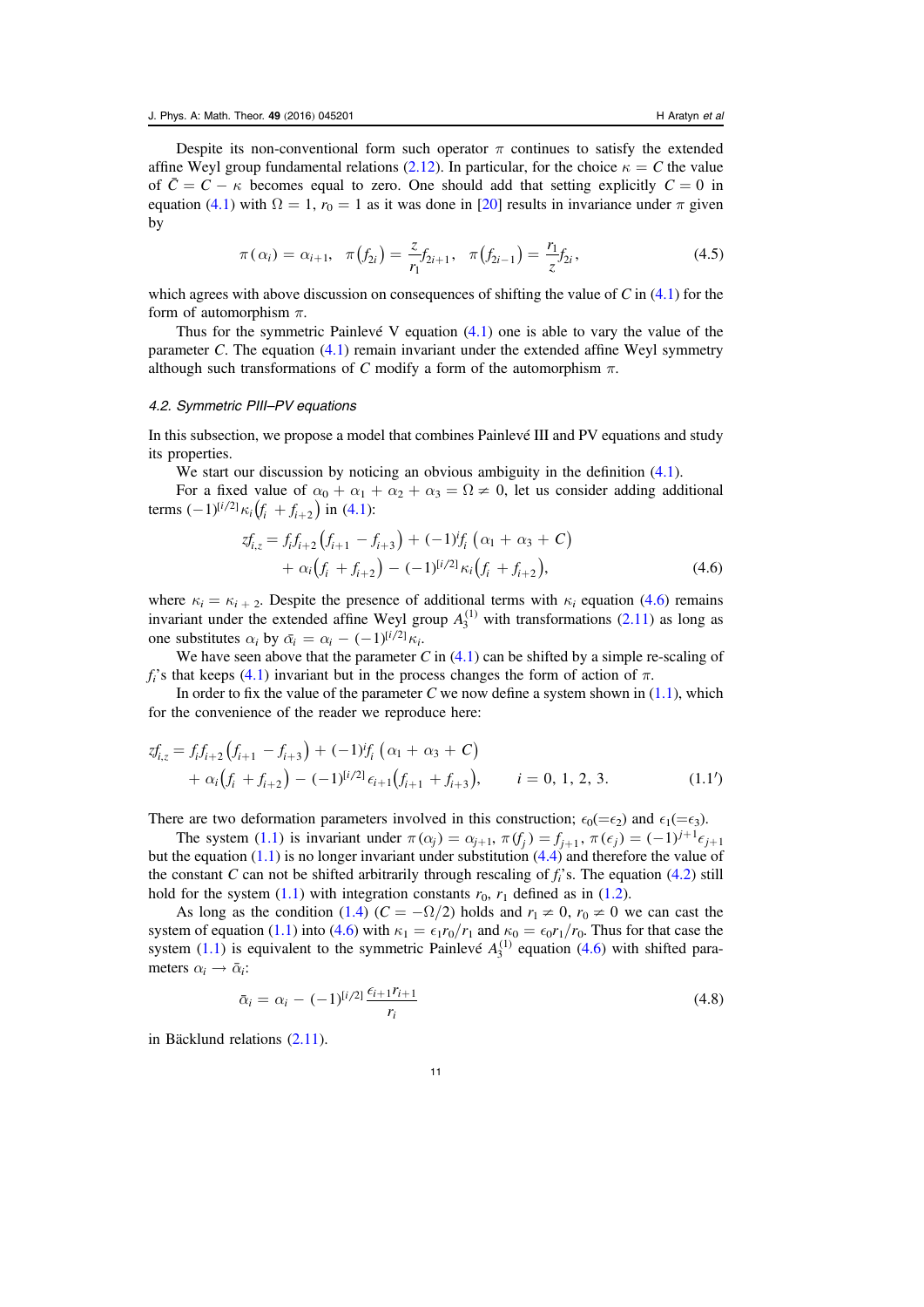$$
s_1 s_3(f_2) = f_2 - \frac{\bar{\alpha}_3}{f_3} + \frac{\bar{\alpha}_1}{f_1} = f_2 - \frac{\alpha_3 + \epsilon_0 r_0/r_1}{-f_1 + r_1 z^{-C}} + + \frac{\alpha_1 - \epsilon_0 r_0/r_1}{f_1}, \frac{\alpha_1 + \alpha_3}{r_1 \to 0} + \frac{\epsilon_0 r_0 z^{-C}}{f_1} s_1 s_3(f_1) = f_1, \quad s_1 s_3(\alpha_0) = \alpha_0 + \alpha_1 + \alpha_3, \quad s_1 s_3(\alpha_2) = \alpha_2 + \alpha_1 + \alpha_3.
$$
 (4.9)

<span id="page-12-2"></span>Given these expressions we are able to verify that

$$
\lim_{r_1 \to 0} s_1 s_3 = \pi^2 \pi_0 \pi_2 \tag{4.10}
$$

with explicit expressions for symmetry generators  $\pi^2$ ,  $\pi_0$ ,  $\pi_2$  that emerge below in section [4.3](#page-12-0) as part of the  $B_2^{(1)}$  symmetry structure obtained in the limit  $r_1 \rightarrow 0$  for an arbitrary C.

## <span id="page-12-0"></span>4.3.  $B_2^{(1)}$ -model for  $r_1$  being zero

<span id="page-12-1"></span>In this case we set one of the integration constants, chosen here to be  $r_1$ , to zero. Note, that setting  $r_1 = 0$  effectively leaves only one deformation parameter  $\epsilon_0$  as  $\epsilon_1$  appears in equation ([1.1](#page-2-0)) only in the product with  $r_1$ . For  $r_1 = 0$  it follows that  $f_1 + f_3 = 0$  and  $\alpha_3 = \alpha_1 = (\Omega - \alpha_0 - \alpha_2)/2$ . Consequently, equation ([1.1](#page-2-0)) reduces to

$$
z\frac{df_0}{dz} = 2f_0f_1f_2 + (2\alpha_1 + C)f_0 + \alpha_0(f_0 + f_2), \qquad (4.11a)
$$

$$
z\frac{\mathrm{d}f_1}{\mathrm{d}z} = f_1^2 \left(f_0 - f_2\right) - \left(2\alpha_1 + C\right)f_1 + \epsilon_0 \left(f_0 + f_2\right),\tag{4.11b}
$$

$$
z\frac{\mathrm{d}f_2}{\mathrm{d}z} = -2f_2f_0f_1 + (2\alpha_1 + C)f_2 + \alpha_2(f_0 + f_2). \tag{4.11c}
$$

The system ([4.11](#page-12-1)) provides a symmetric representation of Painlevé III for an arbitrary parameter C.

Note, that a similar structure appeared earlier in [[21](#page-21-1)] and this structure can be obtained from ([4.11](#page-12-1)) by setting  $\eta = \epsilon_0$  and introducing  $\bar{f}_1 = \sqrt{t} f_1$ ,  $\bar{f}_i = f_i / \sqrt{t}$ ,  $i = 0, 2$  for  $C = -1/2, \Omega = 1.$ 

We will now study symmetries of equations  $(4.11)$  $(4.11)$  $(4.11)$ . In addition to an obvious identity automorphism:  $f_i \rightarrow f_i$ ,  $\alpha_i \rightarrow \alpha_i$  there also exists a sign reversal automorphism:

 $f_i \rightarrow-f_i$ ,  $\alpha_i \rightarrow \alpha_i$  of order 2. A sign reversal automorphism requires a corresponding transformation of z to be consistent with the second of conditions listed in  $(1.2)$  $(1.2)$  $(1.2)$ . For example, for  $C + \Omega = 1$ , the consistency requires  $z \to -z$  to agree with the transformation  $f_0, f_2 \to$  $-f_0$ ,  $-f_2$ .

Equations ([4.11](#page-12-1)) are invariant under  $\pi^2$  being 'the square root' of an identity automorphism defined on extended parameter space that includes  $\epsilon_0$ :

$$
\pi^2: f_1 \to -f_1, f_2 \to f_0, f_0 \to f_2, \alpha_0 \to \alpha_2, \alpha_2 \to \alpha_0, \epsilon_0 \to -\epsilon_0.
$$

In addition, equations  $(4.11)$  $(4.11)$  $(4.11)$  are invariant under 'the square root' of a sign reversal automorphism that involves transformations of  $\zeta$  with imaginary parameters: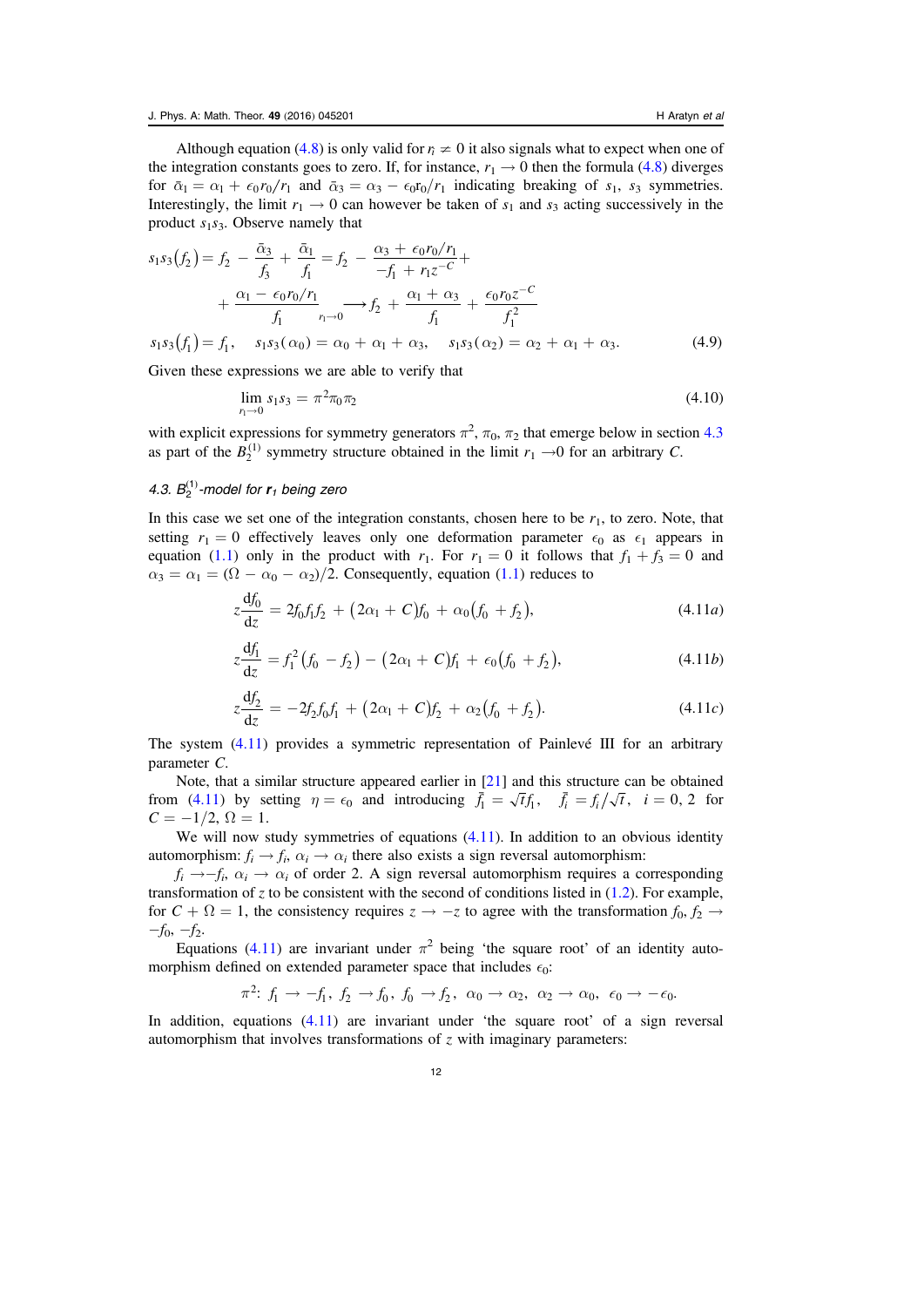$$
\rho\colon f_1 \to \mathrm{i} f_1, \ f_2 \to \mathrm{i} f_0, \ f_0 \to \mathrm{i} f_2, \ \alpha_0 \to \alpha_2, \ \alpha_2 \to \alpha_0, \ z^{C+\Omega} \to \mathrm{i} z^{C+\Omega},
$$

and  $\rho(\epsilon_0) = \epsilon_0$ .

Note that  $\rho$  is an automorphism of order 4 and  $\pi^2$  and  $\rho$  commute

 $\rho \pi^2 = \pi^2 \rho$ .

Equation ([4.11](#page-12-1)) remains invariant under  $s_0$  and  $s_2$ :

$$
s_0: f_1 \to f_1 + \frac{\alpha_0}{f_0}, \ f_0 \to f_0, \ f_2 \to f_2, \ \alpha_0 \to -\alpha_0, \ \alpha_2 \to \alpha_2, \ \alpha_1 \to \alpha_1 + \alpha_0 \tag{4.12}
$$

$$
s_2: f_1 \to f_1 - \frac{\alpha_2}{f_2}, \ f_0 \to f_0 \ f_2 \to f_2, \ \alpha_0 \to \alpha_0, \ \alpha_2 \to -\alpha_2, \ \alpha_1 \to \alpha_1 + \alpha_2. \tag{4.13}
$$

For  $\epsilon_0 \neq 0$  the system ([4.11](#page-12-1)) is no longer invariant under  $s_1$ ,  $s_3$  transformations defined in equation ([2.11](#page-6-3)), which together with  $s_0$ ,  $s_2$  were part of  $A_3^{(1)}$  symmetry structure of PV equation ([4.1](#page-10-2)). However for  $\epsilon_0 \neq 0$  there emerge two additional symmetries given by:

$$
\pi_0: f_1 \to -\frac{\epsilon_0}{f_1}, \ f_0 \to \frac{-1}{\epsilon_0} \left( f_1^2 f_2 - \alpha_2 f_1 \right) + \left( f_0 + f_2 \right), \ f_2 \to \frac{f_1}{\epsilon_0} \left( f_1 f_2 - \alpha_2 \right),
$$
\n
$$
\alpha_0 \to 2\Omega + 2C - \alpha_0, \ \alpha_2 \to \alpha_2 \tag{4.14}
$$

<span id="page-13-2"></span>
$$
\pi_2: f_1 \to \frac{\epsilon_0}{f_1}, \ f_0 \to -\frac{f_1}{\epsilon_0} (f_1 f_0 + \alpha_0), \ f_2 \to \frac{1}{\epsilon_0} (f_1^2 f_0 + \alpha_0 f_1) + (f_0 + f_2),
$$
  
\n
$$
\alpha_0 \to \alpha_0, \ \alpha_2 \to 2\Omega + 2C - \alpha_2,
$$
\n(4.15)

which for  $C = -\Omega/2$  are related to  $s_1$ ,  $s_3$  transformations of  $A_3^{(1)}$ -model through a limiting procedure introduced in ([4.10](#page-12-2)).

The Bäcklund transformations  $s_0$ ,  $s_2$ ,  $\pi^2$ ,  $\pi_0$ ,  $\pi_2$  all square to one:

$$
s_0^2 = 1
$$
,  $s_2^2 = 1$ ,  $(\pi^2)^2 = 1$ ,  $\pi_0^2 = 1$ ,  $\pi_2^2 = 1$ .

While  $\rho^4 = 1$ . In addition they satisfy the following fundamental Bäcklund relations:

$$
\pi^2(s_0, s_2, \pi_0, \pi_2) = (s_2, s_0, \pi_2, \pi_0) \pi^2, \quad \rho(s_0, s_2, \pi_0, \pi_2) = (s_2, s_0, \pi_2, \pi_0) \rho
$$

<span id="page-13-0"></span>as well as

$$
(s_0 s_2)^2 = 1, \ (\pi_0 \pi_2)^2 = 1,\tag{4.16}
$$

$$
(\pi_0 s_2)^2 = 1, \ (\pi_2 s_0)^2 = 1. \tag{4.17}
$$

<span id="page-13-1"></span>Relations ([4.16](#page-13-0)) amount to commutativity of  $s_0$  with  $s_2$  and  $\pi_0$  with  $\pi_2$ :

$$
s_0s_2 = s_2s_0, \quad \pi_0\pi_2 = \pi_2\pi_0,
$$

while relations ([4.17](#page-13-1)) are equivalent to commutativity of  $s_0$  with  $\pi_2$  and  $s_2$  with  $\pi_0$ :

$$
s_0\pi_2=\pi_2s_0, \ \ s_2\pi_0=\pi_0s_2.
$$

The last two relations transform into each other under  $\pi^2$  conjugation. The reference [[21](#page-21-1)] introduced in a setting of symmetric PIII equation a generator  $s_1^s$ , which in our case corresponds to  $\pi^2 \pi_0 \pi_2$  for  $C = -\Omega/2 = -1/2$ . The identities  $(s_0 s_1^s)^4 = 1$  and  $(s_0 s_1^s)^4 = 1$  in reference [[21](#page-21-1)] can easily be verified as direct consequences of ([4.16](#page-13-0)) and ([4.17](#page-13-1)).

Below, we will discuss relation of the above symmetries to the extended affine Weyl  $B_2^{(1)}$ group. Let us inspect action of transformations  $s_2$ ,  $\pi_0$ ,  $\pi^2$ :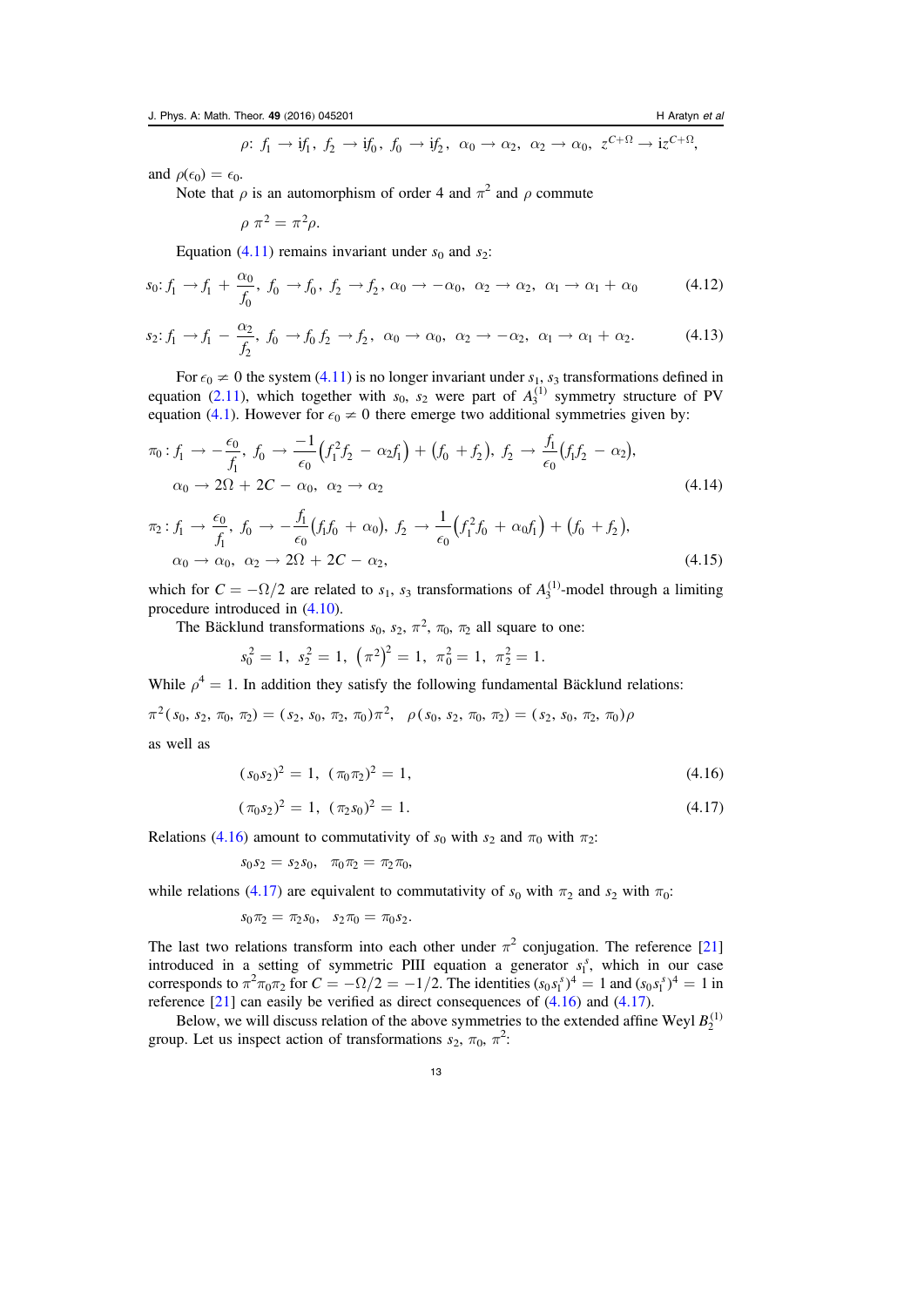$$
\begin{pmatrix} \alpha_0 \\ \alpha_2 \end{pmatrix} \xrightarrow{s_2} \begin{pmatrix} \alpha_0 \\ -\alpha_2 \end{pmatrix} \longrightarrow \begin{pmatrix} v_1 \\ v_2 \end{pmatrix} \xrightarrow{s_2} \begin{pmatrix} v_2 \\ v_1 \end{pmatrix}, \tag{4.18}
$$

$$
\begin{pmatrix} \alpha_0 \\ \alpha_2 \end{pmatrix} \xrightarrow{\pi^2} \begin{pmatrix} \alpha_2 \\ \alpha_0 \end{pmatrix} \qquad \qquad \rightarrow \qquad \begin{pmatrix} v_1 \\ v_2 \end{pmatrix} \xrightarrow{\pi^2} \begin{pmatrix} v_1 \\ -v_2 \end{pmatrix}, \tag{4.19}
$$

$$
\begin{pmatrix} \alpha_0 \\ \alpha_2 \end{pmatrix} \xrightarrow{\pi_0} \begin{pmatrix} 2\Omega + 2C - \alpha_0 \\ \alpha_2 \end{pmatrix} \longrightarrow \begin{pmatrix} v_1 \\ v_2 \end{pmatrix} \xrightarrow{\pi_0} \begin{pmatrix} -1 - v_2 \\ -1 - v_1 \end{pmatrix}
$$
(4.20)

<span id="page-14-2"></span>on  $v_1$ ,  $v_2$  variables:

$$
v_1 = \frac{-1}{2(\Omega + C)} (\alpha_0 + \alpha_2), \qquad v_2 = \frac{1}{2(\Omega + C)} (\alpha_2 - \alpha_0), \tag{4.21}
$$

valid for  $C \neq -\Omega$  (for  $C = -\Omega$  the symmetry group simplifies into action of two  $A_1^{(1)}$ groups).

One sees that actions of  $\pi_0$ ,  $s_2$ ,  $\pi^2$  on parameters  $(v_1, v_2)$  realize a representation of the extended affine Weyl group for the root system  $B_2^{(1)}$  [[7](#page-20-11), [11](#page-20-12), [18,](#page-21-2) [23](#page-21-3)]. To see the connection to the  $B_2^{(1)}$  root lattice consider a two-dimensional vector space V consisting of vectors  $\mathbf{v} = \mathbf{v}_1 \mathbf{e}_1 + \mathbf{v}_2 \mathbf{e}_2$ , with  $\mathbf{v}_1$ ,  $\mathbf{v}_2$  being parameters of the Painlevé III equation and  $\mathbf{e}_1$ ,  $\mathbf{e}_2$  being a canonical basis of V. Define next a symmetric bilinear form  $\langle \cdot | \cdot \rangle$  in V such that  $\langle \mathbf{e}_i | \mathbf{e}_j \rangle = \delta_{ij}$ . Then according to [[18](#page-21-2)] vectors

$$
\mathbf{a}_1 = \mathbf{e}_1 - \mathbf{e}_2, \quad \mathbf{a}_2 = \mathbf{e}_2 \tag{4.22}
$$

are the fundamental roots of the  $B_2$  root system and

$$
\mathbf{a}_0 = \mathbf{e}_1 + \mathbf{e}_2 \tag{4.23}
$$

is its highest root.

Reflections in V with respect to the lines  $\langle \mathbf{a}_i | \mathbf{v} \rangle = 0$ ,  $i = 1, 2$  and  $\langle \mathbf{a}_0 | \mathbf{v} \rangle = -1$  generate transformations ([4.20](#page-14-2)). Geometrically, the transformations  $s_2$ ,  $\pi^2$  are reflections in the hyperplane perpendicular to vectors  $a_i$ ,  $i = 1, 2$  and the transformation  $\pi_0$  corresponds to reflections in the hyperplane {**v**:  $\langle \mathbf{a}_0 | \mathbf{v} \rangle = -1$ }. These hyperplanes are determined by the conditions  $\langle \mathbf{a}_1 | \mathbf{v} \rangle = 0$ ,  $\langle \mathbf{a}_2 | \mathbf{v} \rangle = 0$  and  $\langle \mathbf{a}_0 | \mathbf{v} \rangle = -1$  or alternatively by  $v_1 = v_2$ ,  $v_2 = 0$  and  $v_1 = -1 - v_2$ , respectively.

The above discussion points to  $B_2^{(1)} \times \mathbb{Z}_2$  symmetry for  $v_1$ ,  $v_2$ ,  $\epsilon_0$  configuration space.

It is worthwhile to point out that thanks to the fact that we extended the configuration space to include  $\epsilon_0$  all our  $B_2^{(1)}$  Bäcklund transformations transform  $z \rightarrow z$  without a need to include a  $z \rightarrow -z$  transformation as in [[7](#page-20-11), [22](#page-21-4)].

#### <span id="page-14-0"></span>4.4. Hamiltonian representations of PIII–PV system

In general case with C,  $r_0$ ,  $r_1$  taking arbitrary values it is useful to use Hamiltonian framework to study explicit form of symmetry operations of equation ([1.1](#page-2-0)).

<span id="page-14-1"></span>We start defining Hamiltonian representation by introducing canonical variables  $a$ ,  $p$ through

$$
f_1 = q, \t f_3 = -q + r_1 z^{-C}
$$
  
\n
$$
f_2 = -p, \t f_0 = p + r_0 z^{C + \Omega}.
$$
\n(4.24)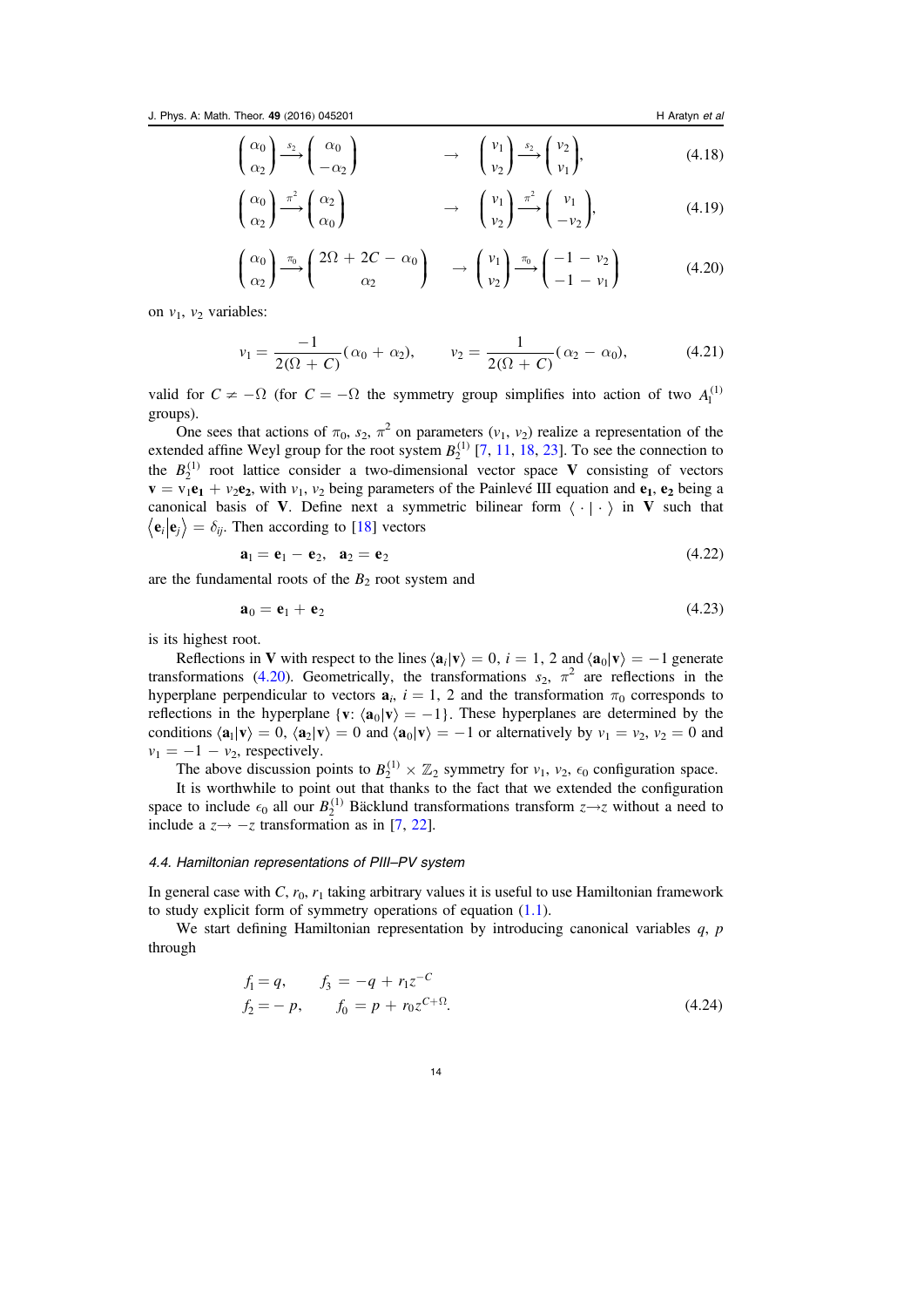<span id="page-15-2"></span>Then equation  $(1.1)$  $(1.1)$  $(1.1)$  can be summarized as two Hamilton equations:

$$
zq_z = q(q - r_1 z^{-C})(2p + z^{C+\Omega}) - (\alpha_1 + \alpha_3 + C)q
$$
  
+  $\alpha_1 r_1 z^{-C} + \epsilon_0 r_0 z^{C+\Omega}$   

$$
zp_z = -p(p + z^{C+\Omega})(2q - r_1 z^{-C}) + (\alpha_1 + \alpha_3 + C)p
$$
  
-  $\alpha_2 r_0 z^{C+\Omega} + \epsilon_1 r_1 z^{-C}$  (4.25)

<span id="page-15-6"></span>obtained from the Hamiltonian:

$$
zH_C = p(p + r_0 z^{C+\Omega})q(q - r_1 z^{-C}) - (\alpha_1 + \alpha_3 + C)pq
$$
  
+  $(\alpha_1 r_1 z^{-C} + \epsilon_0 r_0 z^{C+\Omega})p + (\alpha_2 r_0 z^{C+\Omega} + \epsilon_1 r_1 z^{-C})q.$  (4.26)

In the following two sub-subsections of this subsection we will study symmetries of the Hamiltonian system ([4.25](#page-15-2)) for two possible values of C:  $C = -\Omega/2$  and  $C \neq -\Omega/2$ .

<span id="page-15-0"></span>4.4.1. The case of  $C = -\frac{Q}{2}$ . In this subsubsection we impose the condition ([1.4](#page-2-1)) and study the second order differential equation of  $q$ . We will be able to show that all Hamilton equations for arbitrary C such that  $C = -\Omega/2$  can be derived by simple rescaling from one particular Hamiltonian structure associated with the fixed value of C (taken here to be  $C = 1/2$ 2). This is important for evaluating a general nature of Dirac reduction process shown in section [3.](#page-6-0)

<span id="page-15-1"></span>With condition  $(1.4)$  $(1.4)$  $(1.4)$  holding the relations  $(1.2)$  $(1.2)$  $(1.2)$  become  $(4.3)$  $(4.3)$  $(4.3)$ . In this context we define the canonical variables  $q$ ,  $p$  through

$$
q = f_1 z^C, \qquad p = -f_2 z^{-C}.
$$
\n(4.27)

<span id="page-15-3"></span>In this parametrization equation  $(1.1)$  $(1.1)$  $(1.1)$  becomes

$$
zq_z = q(q - r_1)(2p + r_0z^{-2C}) - (\alpha_1 + \alpha_3)q + \alpha_1r_1 + \epsilon_0r_0
$$
  
\n
$$
zp_z = -p(p + r_0z^{-2C})(2q - r_1) + (\alpha_1 + \alpha_3)p - \alpha_2r_0z^{-2C} - \epsilon_1r_1z^{-2C}.
$$
\n(4.28)

<span id="page-15-4"></span>Equation ([4.28](#page-15-3)) follows from the Hamiltonian ([4.29](#page-15-4)):

$$
zH_C = p(p + r_0 z^{-2C})q(q - r_1) - (\alpha_1 + \alpha_3)pq + (\alpha_1 r_1 + \epsilon_0 r_0)p + (\alpha_2 r_0 + \epsilon_1 r_1)z^{-2C}q.
$$
\n(4.29)

The canonical transformation  $q \to q z^C$ ,  $p \to pz^{-C}$  sends the Hamilton equation ([4.28](#page-15-3)) into the Hamilton equation  $(4.25)$  $(4.25)$  $(4.25)$  for appropriate values of C.

<span id="page-15-5"></span>Eliminating p from the above equation ([4.28](#page-15-3)) and setting  $r_0 = 1$ ,  $\epsilon_1 = -1$  we obtain for  $q_{zz}$ :

$$
q_{z_c z_c} = -\frac{1}{z_c} q_{z_c} + \left(\frac{1}{2q} + \frac{1}{2(q - r_1)}\right) q_{z_c}^2 - \frac{(\alpha_1 + \alpha_3 + 2\alpha_2 + 2C - 2s)q(q - r_1)}{4C^2 z_c} - \frac{(\alpha_1 + \alpha_3)(r_1(\alpha_3 - \alpha_1)/2 - \epsilon_0)q}{4C^2 z_c^2 (q - r_1)} - \frac{(\alpha_1 r_1 + \epsilon_0)^2}{8C^2 z_c^2} \left(\frac{1}{q} + \frac{1}{q - r_1}\right) + \frac{1}{8C^2} q(q - r_1)(2q - r_1),
$$
\n(4.30)

where  $z_c = z^{-2C}$ .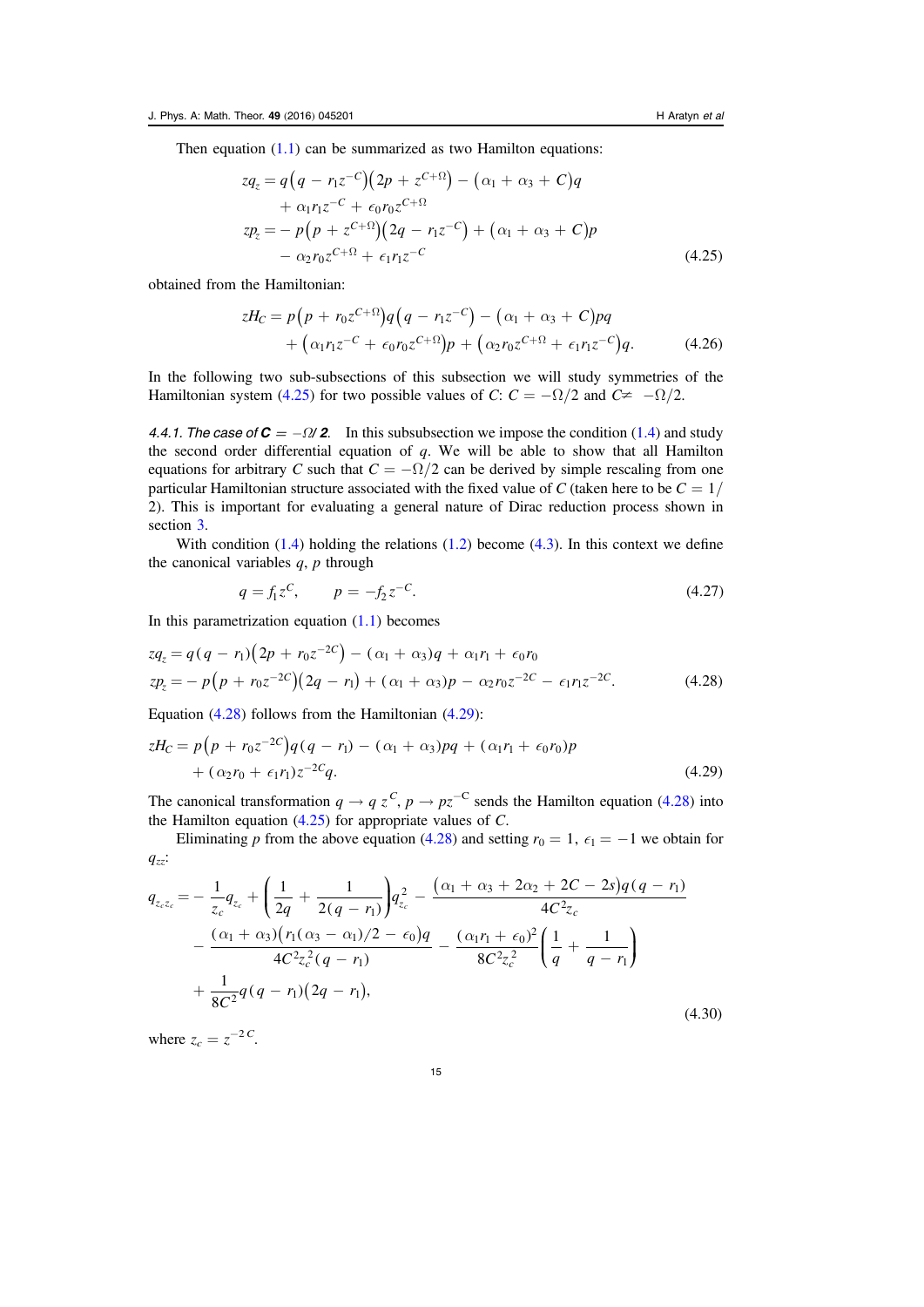Note that the term  $\alpha_1 + \alpha_3 + 2\alpha_2 + 2C$  can be rewritten  $\alpha_2 - \alpha_0$  for all the models with  $C \neq 0$ .

It is interesting to note that the Hamilton equation  $(4.28)$  $(4.28)$  $(4.28)$  can be rewritten as

$$
z_c p_{z_c} = -\frac{-1}{2C} \frac{\partial (zH_{C=-1/2})}{\partial q}, \quad z_c q_{z_c} = \frac{-1}{2C} \frac{\partial (zH_{C=-1/2})}{\partial q},
$$

in terms of one single  $H_{C=-1/2}$  Hamiltonian from equation ([3.4](#page-7-2)) for  $r_0 = 1$ ,  $\epsilon_1 = -1$ . Thus the special case of  $C = -1/2$  carries all information about any Hamiltonian system with  $C = -\Omega/2$ . It is therefore worthwhile to now consider a special example of  $C = -1/2$  with Hamiltonian  $H_{C=-1/2}$  giving rise to equation ([3.21](#page-9-0)) when we set  $r_0 = 1$  and  $\epsilon_1 = -1$ . Plugging  $C = -1/2$  into ([4.30](#page-15-5)) one obtains

<span id="page-16-1"></span>
$$
q_{zz} = -\frac{1}{z}q_z + \left(\frac{1}{2q} + \frac{1}{2(q - r_1)}\right)q_z^2 - \frac{(\alpha_1 + \alpha_3 + 2\alpha_2 - 1 - 2r_1)q(q - r_1)}{z} - \frac{(\alpha_1 + \alpha_3)(r_1(\alpha_3 - \alpha_1)/2 - \epsilon_0)q}{z^2(q - r_1)} - \frac{(\alpha_1r_1 + \epsilon_0)^2}{2z^2} \left(\frac{1}{q} + \frac{1}{q - r_1}\right) + \frac{1}{2}q(q - r_1)(2q - r_1).
$$
\n(4.31)

For  $r_1 = 0$  the substitution:

$$
\tau = \sqrt{z}, \quad q = \frac{y}{\sqrt{z}}
$$

into equation ([4.31](#page-16-1)) yields the Painlevé III equation:

$$
y_{\tau\tau} = \frac{y_{\tau}^2}{y} - \frac{y_{\tau}}{\tau} - \frac{4(\alpha_2 - \alpha_0)}{\tau} y^2 - \frac{4\epsilon_0(\alpha_1 + \alpha_3)}{\tau} + 2y^3 - \frac{4\epsilon_0^2}{y}.
$$
 (4.32)

We note that for  $r_1 \neq 0$  the parameter  $\epsilon_0$  can be absorbed by simple redefinitions  $\alpha_1 \rightarrow$  $\alpha_1 - \epsilon_0/r_1$ ,  $\alpha_3 \to \alpha_3 + \epsilon_0/r_1$ , this is contrary to the situation in equation ([1.5](#page-2-2)) with  $C \neq$  $-\Omega/2$ , where the  $\epsilon_0$ -term could not be eliminated by redefinition of parameters. Furthermore the simple change of transformation  $q \rightarrow y = 1 - r_1/q$  casts equation ([4.31](#page-16-1)) in a standard PV form. This is fully consistent with an observation that for  $r_0 \neq 0$ ,  $r_1 \neq 0$  equation ([1.1](#page-2-0)) describes the  $A_3^{(1)}$  PV system.

In summary, we have seen that the model for  $C \neq 0$  satisfying the condition ([1.4](#page-2-1)) effectively contains only one deformation parameter  $r_1$  and the value of  $r_1$  determines the type of the Painlevé equation described by the model with either the Painlevé III equation for  $r_1 = 0$  and the PV equation for  $r_1 \neq 0$ .

<span id="page-16-0"></span>4.4.2. The case of  $C \neq -\Omega/2$ . Since  $C \neq -\Omega/2$  we can not automatically conclude here that the model is invariant under  $A_3^{(1)}$  extended affine Weyl group for  $r_0 \neq 0$ ,  $r_1 \neq 0$  and we have to involve the values of deformation parameters  $\epsilon_i$ ,  $i = 0$ , 1 in the symmetry analysis.

Let us start with the simplest case of  $\epsilon_1 = 0$  and  $\epsilon_0 = 0$ . In such case the Hamilton equation ([4.25](#page-15-2)) of  $H_C$  are invariant under transformations:

$$
s_0(q) = q + \frac{\alpha_0}{r_0 z^{C+\Omega} + p}, \ s_0(p) = p, \ s_0(\alpha_{2k}) = -(-1)^k \alpha_{2k}, \ s_0(\alpha_{2k+1}) = \alpha_{2k+1} + \alpha_0,
$$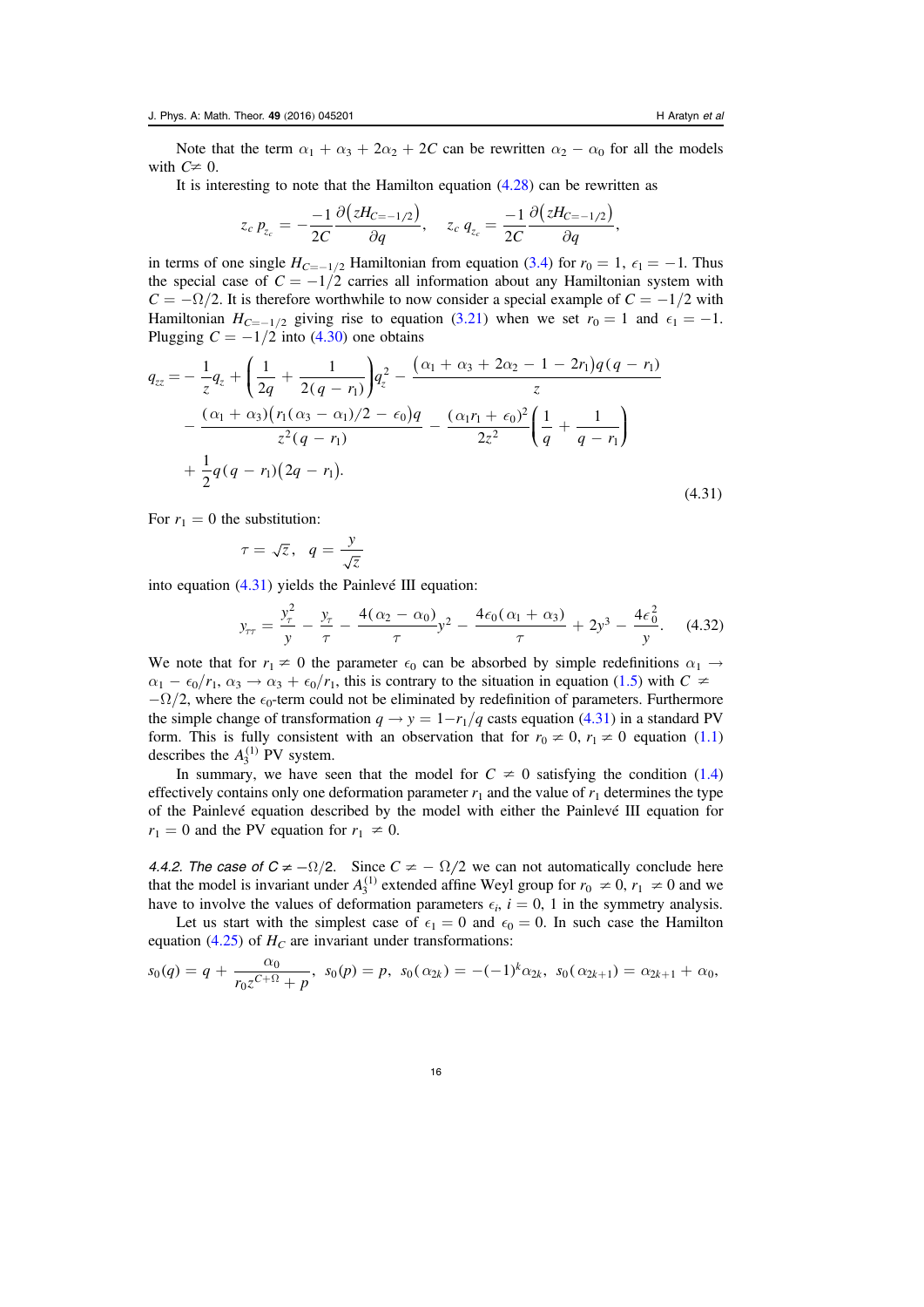$k = 0$ , 1 as well as

$$
s_2(q) = q + \frac{\alpha_2}{p}, s_2(p) = p, s_2(\alpha_{2k}) = (-1)^k \alpha_{2k}, s_2(\alpha_{2k+1}) = \alpha_{2k+1} + \alpha_2,
$$

for  $k = 0$ , 1. In addition as long as  $\epsilon_0 = 0$ ,  $\epsilon_1 = 0$  one can also define symmetry transformations

$$
\pi(q) = -p \frac{r_1 z^{-C}}{r_0 z^{C + \Omega}}, \quad \pi(p) = \frac{r_0 z^{C + \Omega}}{r_1 z^{-C}} \Big( q - r_1 z^{-C} \Big), \quad \pi(\alpha_i) = \alpha_{i+1}
$$

$$
s_1(p) = p - \frac{\alpha_1}{q}, s_1(q) = q, s_1(\alpha_{2k+1}) = -(-1)^k \alpha_{2k+1}, s_1(\alpha_{2k}) = \alpha_{2k} + \alpha_1,
$$

for  $k = 0$ , 1 and  $s_3 = \pi^2 s_1 \pi^2$ . Despite its unconventional form the above automorphism  $\pi$ satisfies Bäcklund relations  $\pi s_i = s_{i+1}\pi$  and together with  $s_i$ ,  $i = 0, 1, 2, 3$  form the  $A_3^{(1)}$ extended affine Weyl group symmetry of the Hamilton equation ([4.25](#page-15-2)) as long as  $\epsilon_i = 0$ ,  $i = 0, 1$ . Note that due to  $\epsilon_i = 0$ ,  $i = 0, 1$  it is in this case anyway possible to shift the value of C in  $(1.1)$  $(1.1)$  $(1.1)$  to ensure that the condition  $(1.4)$  $(1.4)$  $(1.4)$  is satisfied

If we set  $\epsilon_1 = 0$  and  $\epsilon_0 \neq 0$ , the Hamilton equation ([4.25](#page-15-2)) of  $H_C$  are no longer invariant under  $\pi$ ,  $s_1$ ,  $s_3$  but remain invariant under

$$
\pi^2(q) = -q + r_1 z^{-C}, \quad \pi^2(p) = -p - r_0 z^{C+\Omega}, \quad \pi^2(\alpha_i) = \alpha_{i+2}, \quad \pi^2(\epsilon_0) = -\epsilon_0
$$
  
as well as  $s_0$  and  $s_2 = \pi^2 s_0 \pi^2$ . Together  $s_0$ ,  $s_2$ ,  $\pi^2$  form the extended affine Weyl group  $A_1^{(1)}$ .

For 
$$
\epsilon_0 \neq 0
$$
,  $\epsilon_1 = 0$  one can define birational symplectic transformations

$$
\bar{\pi}_0(q) = -\frac{\epsilon_0}{q}, \ \bar{\pi}_0(p) = \frac{1}{\epsilon_0} \left( q^2 p + \alpha_2 q \right) \n\bar{\pi}_2(q) = \frac{\epsilon_0}{q}, \ \bar{\pi}_2(p) = \frac{-1}{\epsilon_0} \left( q^2 \left( p + r_0 z^{c+1} \right) + \left( \alpha_1 + \alpha_2 + \alpha_3 + C \right) q + \epsilon_0 r_0 z^{c+1} \right).
$$

That transform the Hamiltonian  $H_C$  from ([4.26](#page-15-6)) into another polynomial in p, q and thus preserve the holonomy of the system [[20](#page-21-0)].

For  $r_1 = 0$  (and therefore  $\epsilon_1$  effectively eliminated from ([1.1](#page-2-0))) these transformations give rise to new symmetries:

$$
\pi_0(q) = \frac{-\epsilon_0}{q}, \quad \pi_0(p) = \frac{1}{\epsilon_0} \left( q^2 p + \alpha_2 q \right)
$$
  
\n
$$
\pi_0(\alpha_0) = 2\Omega + 2C - \alpha_0, \quad \pi_0(\alpha_2) = \alpha_2
$$
  
\n
$$
\pi_0(\alpha_1) = \alpha_1 + \alpha_0 - \Omega - C, \quad \pi_0(\alpha_3) = \alpha_3 + \alpha_0 - \Omega - C \quad (4.33)
$$

and  $\pi_2$  such that  $\pi_2 = \pi^2 \pi_0 \pi^2$  in which we recognize  $B_2^{(1)}$  symmetries given in ([4.15](#page-13-2)) in a different basis.

<span id="page-17-0"></span>4.4.3. The case of  $C = 0$ . We now focus on the case of  $C = 0$  that clearly falls into a category of  $C \neq -\Omega/2$  since  $\Omega$  is a constant different from zero.

All the equations and symmetry results of sections [4.4](#page-14-0) and [4.4.2](#page-16-0) follow just by inserting  $C = 0$  into the appropriate places.

Especially, the Hamiltonian  $(3.3)$  $(3.3)$  $(3.3)$  and equation  $(3.10)$  $(3.10)$  $(3.10)$  are obtained from the Hamiltonian ([4.26](#page-15-6)) and equation ([4.25](#page-15-2)) by setting  $C = 0$ ,  $r_0 = 1$  and  $\epsilon_1 = 0$ . Eliminating p from equation ([3.10](#page-8-6)) for  $C = 0$  yields equation ([1.5](#page-2-2)):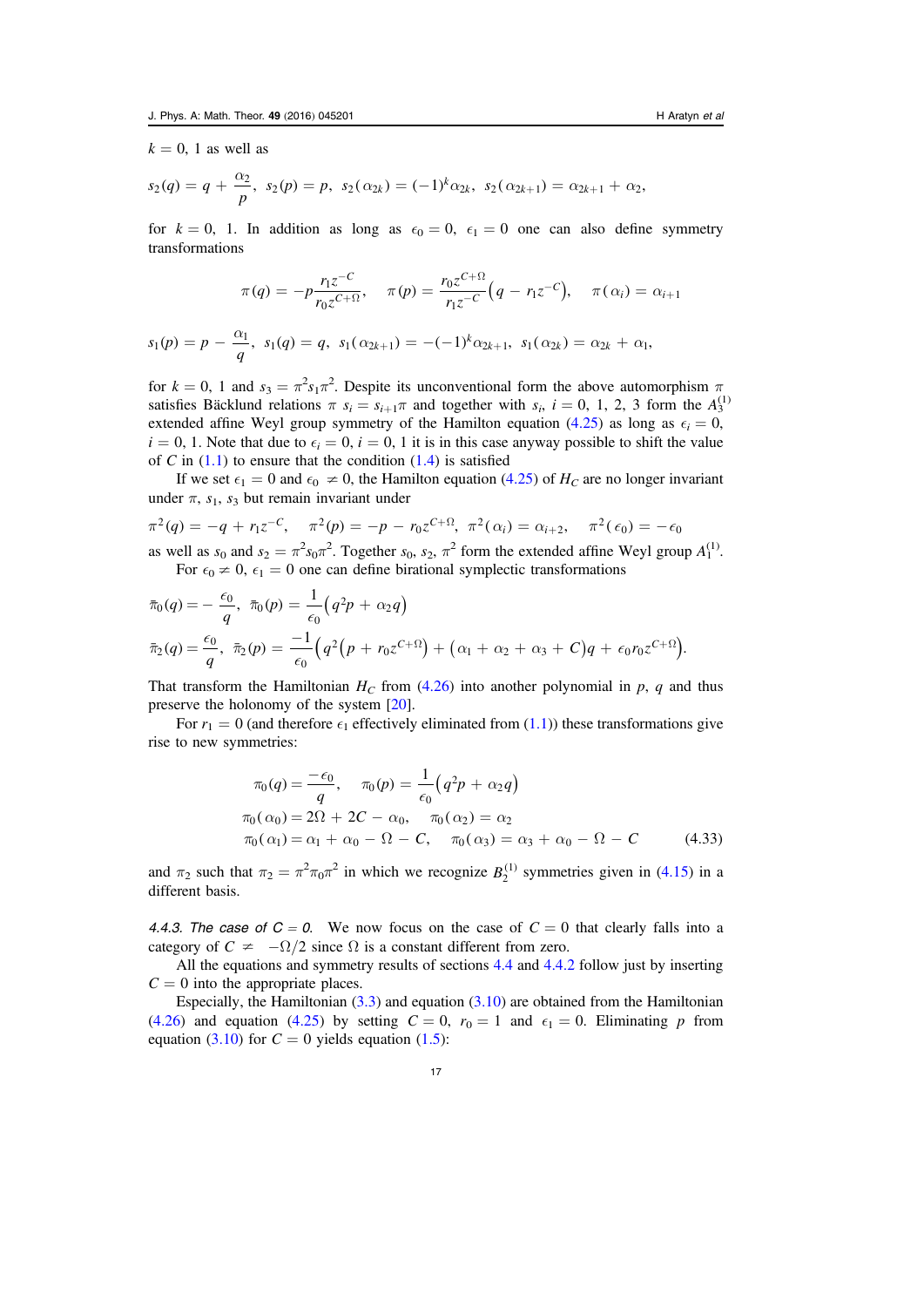$$
q_{zz} = -\frac{1}{z}q_z + \left(\frac{1}{2q} + \frac{1}{2(q - r_1)}\right)\left(q_z^2 - \epsilon_0^2\right) - \frac{(\alpha r_1 - \epsilon_0 z \alpha_3)q}{z^2(q - r_1)} - \frac{\beta r_1(q - r_1) + \epsilon_0 r_1 z \alpha_1}{z^2 q} - \frac{\gamma q(q - r_1) - \epsilon_0(1 + \alpha_1)}{z} + \frac{1}{2}q(q - r_1)(2q - r_1)
$$
\n(1.5')

<span id="page-18-0"></span>with constants  $\alpha$ ,  $\beta$ ,  $\gamma$  given by:

$$
\alpha = \frac{1}{2}\alpha_3^2, \quad \beta = -\frac{1}{2}\alpha_1^2, \quad \gamma = \alpha_2 - \alpha_0. \tag{4.35}
$$

The extra parameters  $r_1$ ,  $\epsilon_0$  measure level of symmetry breaking.

- For  $\epsilon_0 = 0$ ,  $r_1 \neq 0$  the above system is invariant under  $s_i$ ,  $i = 0, 1, 2, 3, \pi$  and ([1.5](#page-2-2)) becomes the PV equation for  $y = (q - r_1)/q$ .
- For  $\epsilon_0 \neq 0$ ,  $r_1 = 0$  the above system is invariant under  $s_i$ ,  $i = 0, 2, \pi^2, \pi_0, \pi_2$  and ([1.5](#page-2-2)) in this limit goes to the Painlevé III equation.
- For  $\epsilon_0 \neq 0$ ,  $r_1 \neq 0$  the above Hamilton equations are only invariant under  $s_0$ ,  $\pi^2$  and its composite  $s_2$ . In view of the result establishing the Painlevé test for this equation (see the end of this subsection below) this equation can be viewed as a mixture of Painlevé III and Painlevé V equations.
- Finally, for the special case of  $\epsilon_0 = 0, r_1 = 0$  the above system has additional symmetries and can be solved by quadratures as discussed in ([4.5](#page-19-1)).

Let us now address the question whether equation  $(1.5)$  $(1.5)$  $(1.5)$  passes the Painlevé test for arbitrary values of deformation parameters  $r_1$ ,  $\epsilon_0$ . First by inserting

$$
q(z) = a_0(z - z_0)^\mu
$$

and focusing on the dominant behavior near singularity on both sides of equation  $(1.5)$  $(1.5)$  $(1.5)$  we obtain

$$
\mu(\mu - 1)a_0(z - z_0)^{\mu - 2} = \frac{a_0^2 \mu^2 (z - z_0)^{2\mu - 2}}{a_0 (z - z_0)^{\mu}} + a_0^3 (z - z_0)^{3\mu}
$$

with contributions on the right-hand side originating from the second and last term of the right-hand side of equation  $(1.5)$  $(1.5)$  $(1.5)$ . This way we obtain:

$$
a_0^2 = 1, \qquad \mu = -1
$$

consistent with the Painlevé requirement that  $\mu$  is a negative integer for a movable pole with no branching. Next to check the resonance condition we plug

$$
q(z) = a_0(z - z_0)^{-1} + \eta(z - z_0)^{-1+r}
$$

into equation ([1.5](#page-2-2)) and keep only the terms linear in  $\eta$  to obtain the resonance equation for r:

$$
(r+1)(r-2)=0
$$

which is identical to the resonance condition for PIII (see [[8](#page-20-13)]). This resonance structure suggests that a Laurent expansion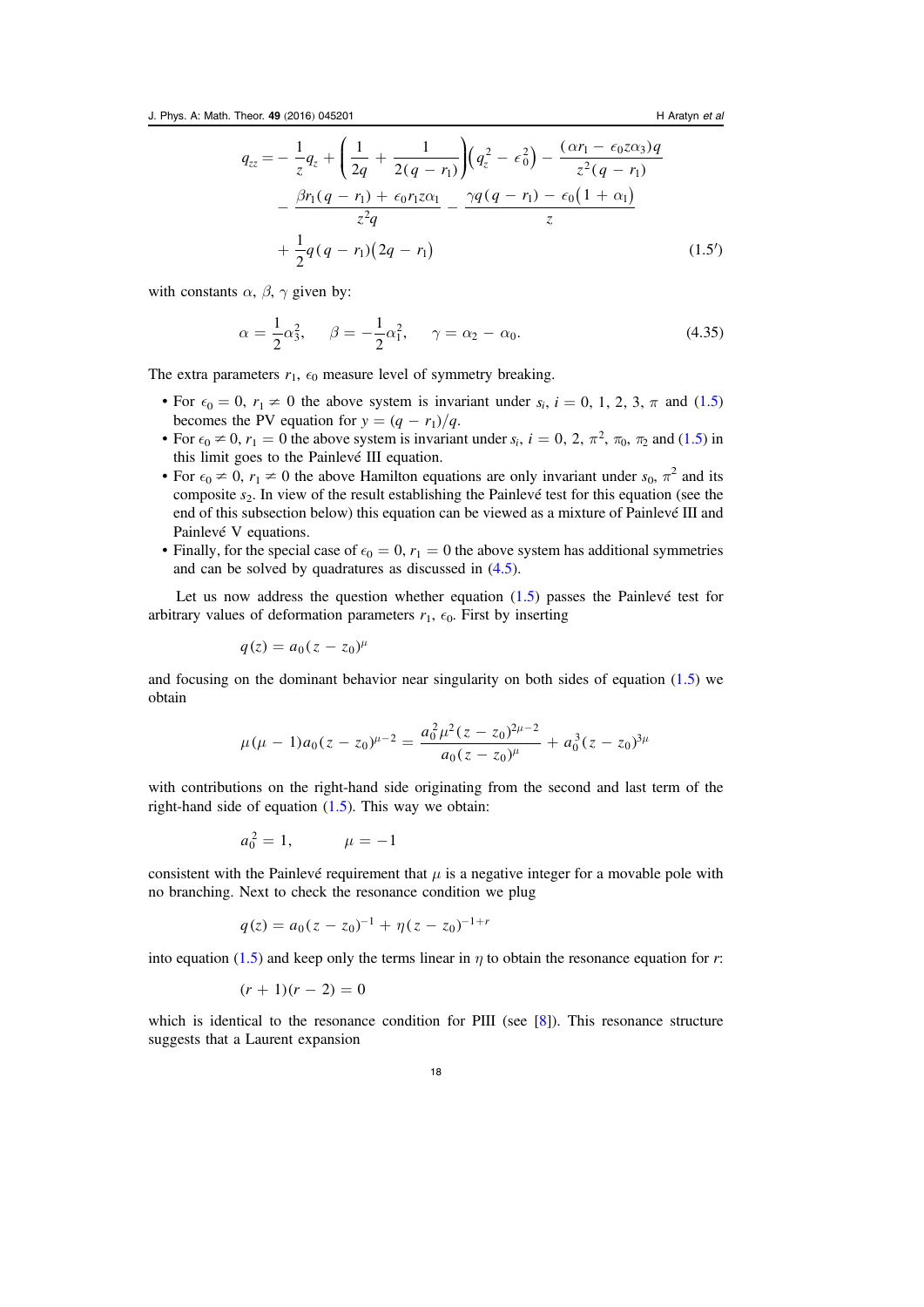$$
q(z) = \sum_{j=0}^{\infty} a_j (z - z_0)^{j-1} = a_0 (z - z_0)^{-1}
$$
  
+ a<sub>1</sub> + h(z - z<sub>0</sub>) + a<sub>3</sub>(z - z<sub>0</sub>)<sup>2</sup> + a<sub>4</sub>(z - z<sub>0</sub>)<sup>3</sup> + ... (4.36)

expresses expansion around an arbitrary pole at  $z_0$  where we identified  $a_2 = h$  as the single arbitrary coefficient. Direct insertion yields

$$
a_0^2 = 1, \qquad a_1 = \frac{1}{2z_0}(z_0r_1 + \alpha_2 - \alpha_0 \pm 1)
$$

and confirms that  $a_2 = h$  is arbitrary with all higher coefficients  $a_i, j \geq 3$  uniquely determined by lower coefficients of the Laurent expansion. These observations verify successfully the Painlevé test for equation  $(1.5)$  $(1.5)$  $(1.5)$ .

### <span id="page-19-1"></span>4.5. Solvable model:  $r_1 = 0$ ,  $\epsilon_0 = 0$

<span id="page-19-2"></span>The case with both  $r_1 = 0$  and  $\epsilon_0 = 0$  is solvable by quadratures. With  $\epsilon_1$  effectively eliminated due to  $r_1 = 0$  and  $\epsilon_0$  put to zero the model becomes a submodel of PV. Introducing  $F = f_1 f_2$  one can rewrite in such case ([4.11](#page-12-1)) as

$$
z^{-C+1}F_z = f_1(-F + \alpha_2), \tag{4.37a}
$$

$$
zf_{1z} = -2f_1F + z^{-C}f_1^2 + (C + \alpha_0 + \alpha_2)f_1,
$$
\n(4.37b)

<span id="page-19-3"></span>where we set  $r_0 = 1$  (in addition to  $r_1 = 0$  and  $\epsilon_0 = 0$ ). One obtains from ([4.37](#page-19-2)*a*):

$$
f_1 = \frac{z^{C+1}F_z}{\alpha_2 - F}.
$$
\n(4.38)

Plugging this into ([4.37](#page-19-3)b) yields

$$
zF_{zz} = (zF_z - F)_z = (-F^2 + (-1 + \alpha_0 + \alpha_2)F)_z
$$

and we notice that dependence on  $C$  dropped out in the above equation. After integration the above Ricatti equation can be 'linearized' by substituting:

$$
F=-z(\ln \psi)_z
$$

that yields the linear second order equation:

$$
z\psi_{zz} + (1 - \alpha_0 - \alpha_2)\psi_z + K_1\psi/z = 0
$$

that appears to be a Bessel equation with solution

$$
\psi(z) = A_1 \sqrt{z} J_{\sqrt{1-4K_1}} \Big( 2\sqrt{1-\alpha_0-\alpha_2} \sqrt{z} \Big) + A_2 \sqrt{z} Y_{\sqrt{1-4K_1}} \Big( 2\sqrt{1-\alpha_0-\alpha_2} \sqrt{z} \Big), \tag{4.39}
$$

where  $K_1$  is an integration constant [[9](#page-20-14)].

## <span id="page-19-0"></span>5. Discussion

The  $A_3^{(1)}$  PV equation is here modified by introducing a new parameter and by addition of two terms with deformation parameters. Various symmetry structures emerging in the symmetric Painlevé III–V system obtained in such way are studied in the Hamiltonian formalism and shown to depend on mutual relations between deformation parameters, integration constants and the new explicit parameter of the underlying equations. The integrable origin of the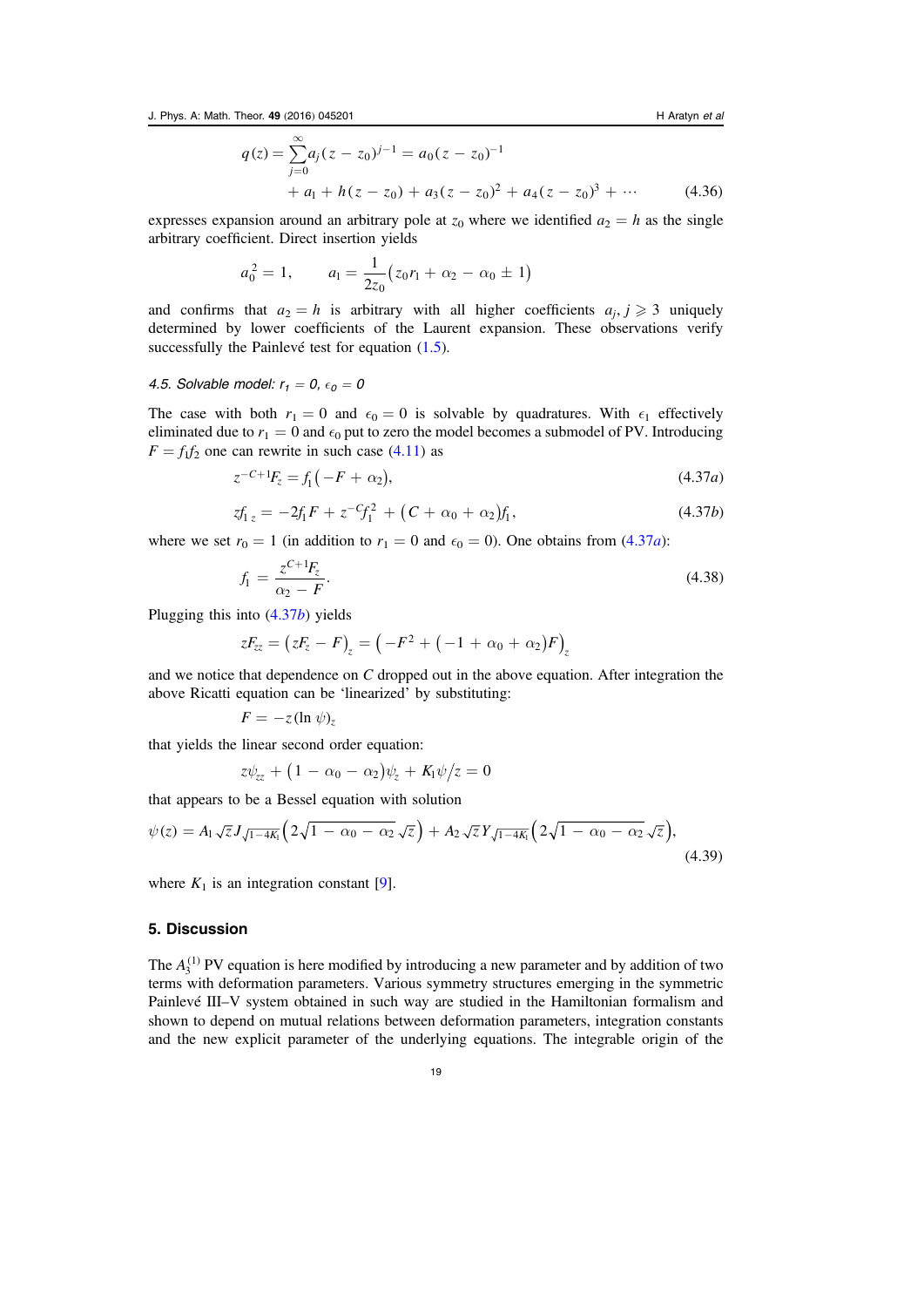symmetric Painlevé III–V system is identified with the 4-boson integrable hierarchy that reduces to the  $A_4^{(1)}$  higher Painlevé equations in a self-similarity limit. The Dirac Lagrange multiplier reduction method is here applied to second-class constraints of the  $A_4^{(1)}$  Painlevé Hamiltonian system to obtain generic Hamiltonians of the Painlevé III–V system.

Various submodels of PIII–V model that are governed by subgroups  $A_3^{(1)}$ ,  $B_2^{(1)}$  and  $A_1^{(1)}$ are contained in a hybrid ordinary differential equation that passes the Painlevé test. Due to this result this work relates to recent papers on mixing of Painlevé equations. A model that mixes the second and the third Painlevé equations and possesses Painlevé property was obtained from a mixture of mKdV-Sine Gordon integrable models [[12](#page-20-15)]. Likewise a mixture of Lund-Regge and AKNS models was to shown to reduce to the ordinary differential equation of Painlevé type [[19](#page-21-5)].

The work is in progress on performing reduction of 6-boson integrable model model to Painlevé VI and other models.

#### Acknowledgments

Work of HA was performed when he was recipient of 2014–2015 Fulbright US Scholar Award. Support from the US-Brazil Fulbright Commission is gratefully acknowledged. AHZ and JFG were partially supported by CNPq and DVR by Fapesp and Capes.

#### **References**

- <span id="page-20-10"></span>[1] Adler V E 1994 *Physica* D **73** [330](http://dx.doi.org/10.1016/0167-2789(94)90104-X)-51
- <span id="page-20-2"></span>[2] Ablowitz M J, Ramani A and Segur H 1978 Nuovo Cimento 23 333
- Ablowitz M J, Ramani A and Segur H 1980 J. Math. Phys. 21 [715](http://dx.doi.org/10.1063/1.524491)
- <span id="page-20-0"></span>[3] Aratyn H, Nissimov E and Pacheva S 1994 Phys. Lett. B [331](http://dx.doi.org/10.1016/0370-2693(94)90946-6) 82 Aratyn H, Nissimov E, Pacheva S and Zimerman A H 1995 Int. J. Mod. Phys. A 10 [2537](http://dx.doi.org/10.1142/S0217751X95001212)
- <span id="page-20-6"></span>[4] Aratyn H, Gomes J F and Zimerman A H 2011 J. Phys. A: Math. Theor. 44 [235202](http://dx.doi.org/10.1088/1751-8113/44/23/235202)
- <span id="page-20-1"></span>[5] Aratyn H, Gomes J F and Zimerman A H 2012 Phys. Lett. A 376 [1966](http://dx.doi.org/10.1016/j.physleta.2012.04.044)
- <span id="page-20-5"></span>[6] Aratyn H, Gomes J F and Zimerman A H Nonlinear and Modern Mathematical Physics: Proc. 1st Int. Workshop (AIP Conf. Proc. vol 1212) pp 146–153 (arXiv[:0909.3532](http://arXiv.org/abs/0909.3532))
- <span id="page-20-11"></span>[7] Forrester P J 2010 Log-Gases and Random Matrices (LMS-34) (Princeton, NJ: Princeton University Press)
- <span id="page-20-13"></span>[8] Gritsuk E V and Gromak V I 2010 Differ. Equ. 46 [1379](http://dx.doi.org/10.1134/S0012266110100010)-88
- <span id="page-20-14"></span>[9] Gromak V, Laine I and Shimomura S 2002 Math Painlevé Differential Equations in the Complex Plane (de Gruyter Stud. Math. vol 28) (Berlin: Walter de Gruyter)
- <span id="page-20-9"></span>[10] Hanson A, Regge T and Teitelboim C 1976 Constrained Hamiltonian Systems (Rome: Accademia Nazionale dei Lincei)
	- Henneaux M and Teitelboim C 1992 Quantization of Gauge Systems (Princeton, NJ: Princeton University Press)
- <span id="page-20-12"></span>[11] Kajiwara K, Masuda T, Noumi M, Ohta Y and Yamada Y 2001 Funkcial. Ekvac. 44 291–307
- <span id="page-20-15"></span>[12] Kudryashov N A 2002 J. Phys. A: Math. Gen. [35](http://dx.doi.org/10.1088/0305-4470/35/1/308) 93-9
- <span id="page-20-7"></span>[13] Masuda T, Ohta Y and Kajiwara K 2002 Nagoya Math. J. 168 1-25
- <span id="page-20-3"></span>[14] Noumi M and Yamada Y 1998 Commun. Math. Phys. 199 [281](http://dx.doi.org/10.1007/s002200050502)-95
- <span id="page-20-8"></span>[15] Noumi M and Yamada Y 1998 Funkcial. Ekvac. 41 483-503
- [16] Noumi M and Yamada Y 2000 Affine Weyl group symmetries in Painlevé type equations Toward the Exact WKB Analysis of Differential Equations, Linear or Non-Linear ed C J Howls et al (Kyoto: Kyoto University Press) pp 245–259
	- Noumi M 2002 Affine Weyl group approach to Painlevé equations Proc. ICM (Beijing) vol 3 pp 497–510
- <span id="page-20-4"></span>[17] Noumi M 2004 Painlevé Equations Through Symmetry (Translations of Mathematical Monographs vol 223) (Providence, RI: American Mathematical Society)